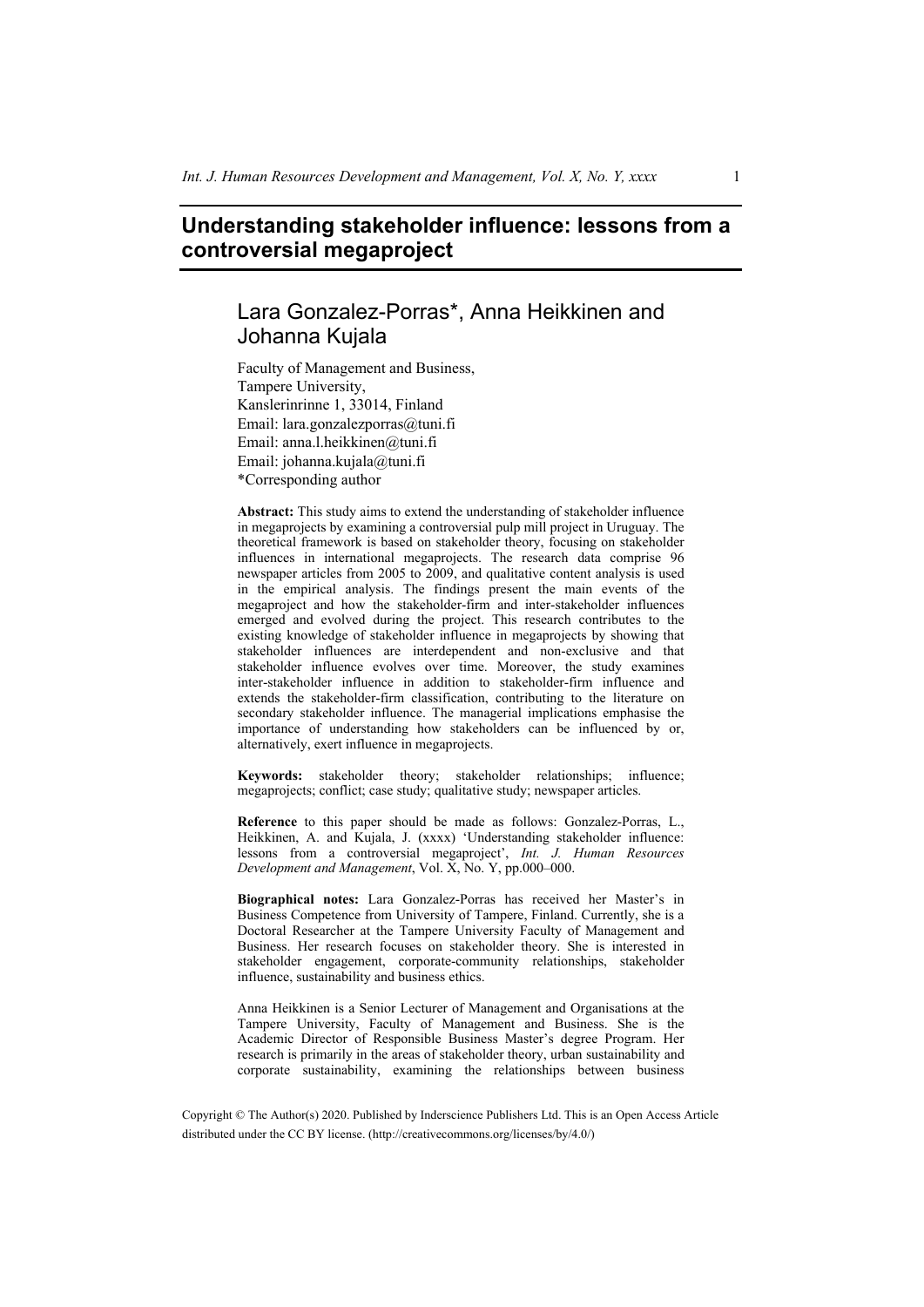organisations and the society. Her work has been published in edited volumes and international journals, such as *Journal of Business Ethics*, *Business Communication Quarterly*, and *International Journal of Knowledge Management Studies*.

Johanna Kujala is a Professor of Management and Organisations, the Vice Dean for research, and Director of the RESPMAN Responsible Management Research Group at the Tampere University, Faculty of Management and Business. She has published over 50 scholarly articles in international peer-reviewed journals and volumes, and currently serves as a member of the review boards of the *Journal of Business Ethics* and the *Business Ethics: A European Review*. She has acted as a Visiting Scholar in the University of Virginia and the University of Chieti and Pescara. She is the PI of the B2N Business to Nature research project funded by the Academy of Finland, and a WP Leader in the CICAT2025 Circular Economy Catalysts research project funded by the Finnish Strategic Research Council. Her current research interests focus on circular economy, stakeholder engagement and value-creation, and corporate responsibility and sustainability.

This paper is a revised and expanded version of a paper entitled 'Case Botnia in Uruguay: stakeholder influence strategies' presented at International Conference on Management Cases ICMC2017 at BIMTECH Birla Institute of Management Technology, 30 November to 1 December 2017.

## **1 Introduction**

The purpose of the current study is to extend the understanding of stakeholder influences in megaprojects. Megaprojects are "large-scale, complex ventures that typically cost US\$1 billion or more, take many years to develop and build, involve multiple public and private stakeholders, are transformational, and impact millions of people" [Flyvbjerg, (2014), p.6]. Megaprojects are inherently complex and uncertain as they involve various public and private stakeholders in the host country, presenting a diversity of stakes (Aaltonen et al., 2010; Flyvbjerg, 2014).

This study focuses on a megaproject in which a Finnish forest industry company, Metsä-Botnia (hereafter Botnia), invested in a pulp mill project in Uruguay. This project fulfils the megaproject criteria as the cost of the investment was approximately USD 1.1 billion, the construction works took place from 2005 to 2007, the project and the ensuing conflict involved numerous and diverse stakeholders, and the pulp mill was expected to increase the Uruguayan GDB by 1,6% and to create 8,000 jobs (Aaltonen and Kujala, 2010; Kujala et al., 2012).

The stakeholders surrounding and being affected by a megaproject can influence the firm and the success of the project both positively and negatively (Hendry, 2005; Kolk and Fortanier, 2013). Stakeholder research has extensively examined stakeholder management and dyadic firm-stakeholder relationships from the perspective of the focal firm (Laplume et al., 2008). Similarly, research on megaprojects has mainly examined stakeholders from the perspective of how the firm can manage its stakeholders (Di Maddaloni and Davis, 2017; Mok et al., 2015; Yang et al., 2011). However, to build working relationships with stakeholders and to avoid conflicts, the investing firm is required to understand the stakeholders' interests and anticipate their actions and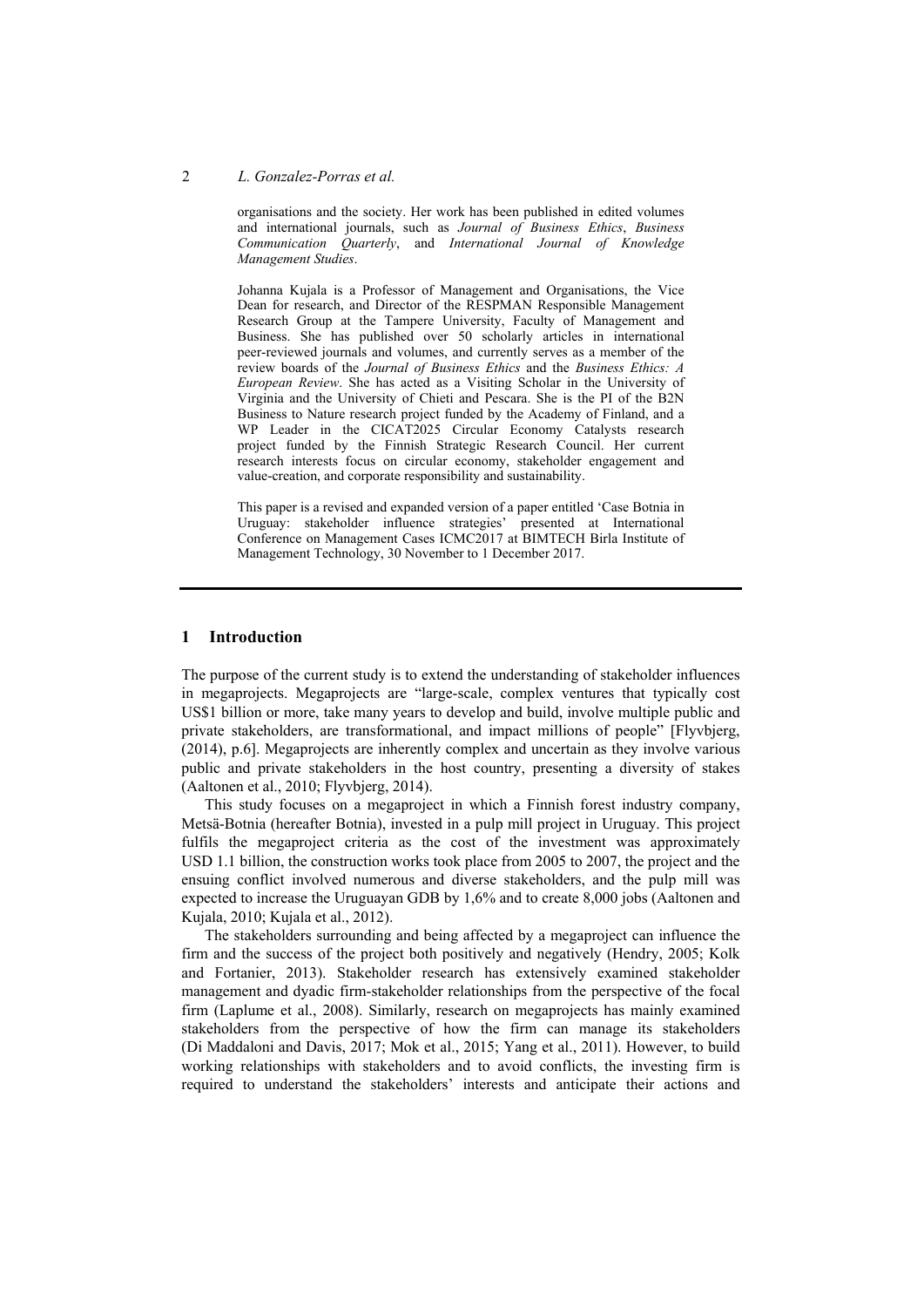influence methods (Aaltonen, 2013). Consequently, there is a need for an in-depth understanding of how stakeholders influence firms (de Bakker and den Hond, 2008a).

Research on stakeholder influence has explicated, on the one hand, how firms respond to stakeholder influences (de Bakker and den Hond, 2008b; Pacheco and Dean, 2015) and, on the other hand, how stakeholders may gain and hold influence over firms (de Bakker and den Hond, 2008b; Eskerod et al., 2015; Frooman, 1999; Hendry, 2005; Zietsma and Winn, 2008). While Di Maddaloni and Davis (2017) have identified secondary stakeholder influences and local opposition as one of the key challenges in megaprojects, the literature is lacking in empirical studies focusing on stakeholder-firm and inter-stakeholder influences, especially in the context of international megaprojects (Mok et al., 2015).

The research question of this study is: How does stakeholder influence emerge and evolve in megaprojects? We are interested in both stakeholder-firm and inter-stakeholder influences. Analysing both perspectives is important to more thoroughly understand the stakeholder relationships and influence surrounding and affecting megaprojects. Empirically, we analyse stakeholder influence related to the megaproject of Botnia, a Finnish forest industry company in Uruguay. The project started in 2005 when the company decided to invest in constructing a pulp mill in the Uruguayan city of Fray Bentos, by the River Uruguay, which is the frontier between Uruguay and Argentina. Prior to 2005, the company had commenced research on pulp production and disseminated information regarding pulp mills in Uruguay. Soon, the Argentinean Government and the local community voiced their opposition toward the project because they feared there would be negative environmental consequences for the River Uruguay. This situation evolved into an international conflict, involving several stakeholders that reacted in diverse ways. Thus, this project provides a fruitful case for examining stakeholder influence in megaprojects.

The project under scrutiny in our study has received substantial consideration in previous research. For example, research has examined stakeholder salience in project management (e.g., Aaltonen and Kujala, 2010); relationships between multinational corporations, host governments, and NGOs (Skippari and Pajunen, 2010); stakeholder relationships and dialogue (Kujala et al., 2012; Laasonen, 2010; Lehtimäki and Kujala, 2017), corporate responsibility communication (Kujala et al., 2009; Lehtimäki et al., 2011); and legitimacy in corporate social responsibility (Joutsenvirta and Vaara, 2009). Lehtimäki and Kujala (2017) presented a detailed analysis of previous research on the project and concluded that it should be seen as a dynamic process where stakeholder influences change over time.

The research contributes to the existing knowledge of stakeholder influence in megaprojects in at least three ways. First, the study shows that stakeholder influences are interdependent and non-exclusive, and that stakeholder influence evolves over time through the main events of a megaproject. Second, we argue that in addition to stakeholder-firm influence we need to study inter-stakeholder influence to fully understand how stakeholder influence emerges and evolves in megaprojects. By extending the stakeholder-firm framework (den Hond and de Bakker, 2007) to inter-stakeholder influence, we show that stakeholder influence consists of the multiple and simultaneous interests that the focal firm must consider (Rowley, 1997; Zietsma and Winn, 2008). Third, by analysing the inter-stakeholder influence, we contribute to the literature on secondary stakeholders and the ways their influence is understood in megaprojects (Di Maddaloni and Davis, 2017).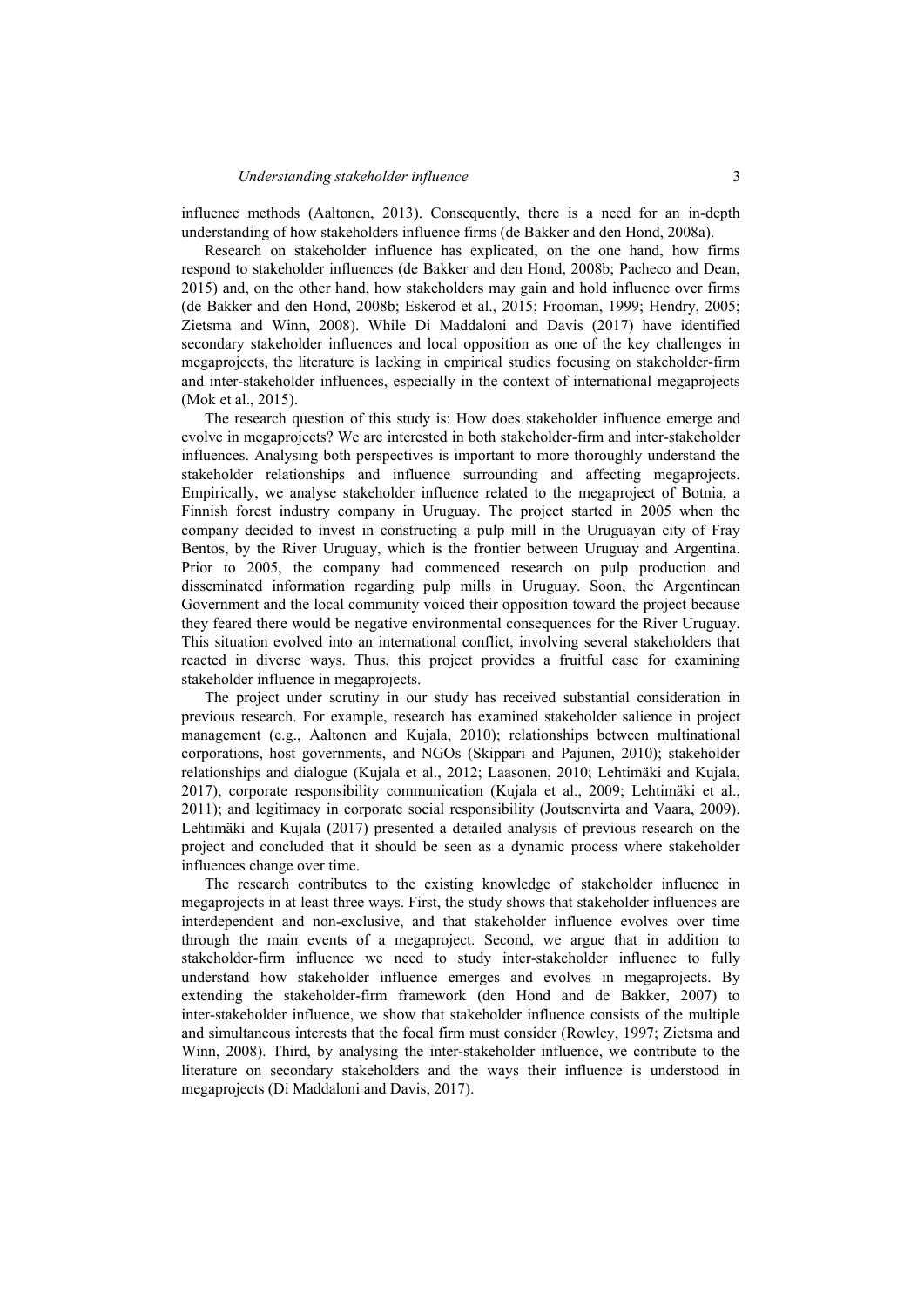The rest of the article is organised as follows. First, previous literature on stakeholder influence in megaprojects is presented. After that, the data and research methods are explained. Then, the results of the study are presented by identifying the main events of the megaproject and the stakeholders' influence in relation to these events. The findings reveal both stakeholder-firm and inter-stakeholder influences in the project. The study concludes with the theoretical contributions and managerial implications.

#### **2 Stakeholder influence in megaprojects**

The seminal definition by Freeman (1984, p.46) identifies a stakeholder as 'any group or individual who can affect or is affected by the achievement of the firm's objectives'. According to Clarkson (1995), stakeholders can be classified into primary and secondary stakeholders. Primary stakeholders are needed for the organisations' survival. Secondary stakeholders have an interest in the organisations' operations but are not essential for it to survive (Clarkson, 1995).

To provide a framework for stakeholder management, the literature has extensively discussed the dyadic firm-stakeholder relationship (Bunn et al., 2002). More recently, stakeholder research has shifted toward a stakeholder orientation, where the focus has moved from focal firm orientation to stakeholder behaviour and inter-stakeholder relationships as stakeholders relate both to the firm and to other stakeholder groups (Bunn et al., 2002; Lehtimäki and Kujala, 2017; Neville and Menguc, 2006; Zietsma and Winn, 2008), thereby creating a complex and interdependent network of stakeholder relationships (Rowley, 1997; Rowley and Moldoveanu, 2003). Consequently, the firm is required to respond to 'multiple interactions from the entire stakeholder set' instead of responding to each stakeholder individually [Rowley, (1997), p.890].

Pacheco and Dean (2015) presented that the reactions of firms to stakeholder influence depend on their market situation and the reactions of their competitors toward the same pressure. Firms' responses to stakeholder influence typically include various strategies for managing stakeholder expectations, such as creating issue management departments, establishing business roundtables, writing codes of conduct, setting up certification schemes, and reporting stakeholder management activities (de Bakker and den Hond, 2008b).

In megaprojects, stakeholders can utilise different tactics and strategies to influence the decision-making processes and further the various interests related to the project. Based on resource dependence theory, Frooman (1999) identified the following stakeholder influence strategies that can affect the organisation: direct and indirect usage strategies as well as direct and indirect withholding strategies. Later, Frooman and Murrell (2005) added that stakeholders may seek to affect an organisation's behaviour by using manipulation strategies, such as coercion and compromise, as well as direct and indirect pathway strategies, referring to whether stakeholder groups or allies exert influence on the organisation. Moreover, Hendry (2005) argued that Frooman's (1999) original framework is too parsimonious as it does not recognise the simultaneous use of different influence strategies nor explain the reasons behind the strategy choice or cover the possibility of coalitions with non-powerful allies. Instead, Hendry (2005) identified seven stakeholder influence strategies, including allying with other stakeholders, multi-stakeholder dialogues, letter-writing campaigns, blockades, boycotts, litigation, and lobbying legislators.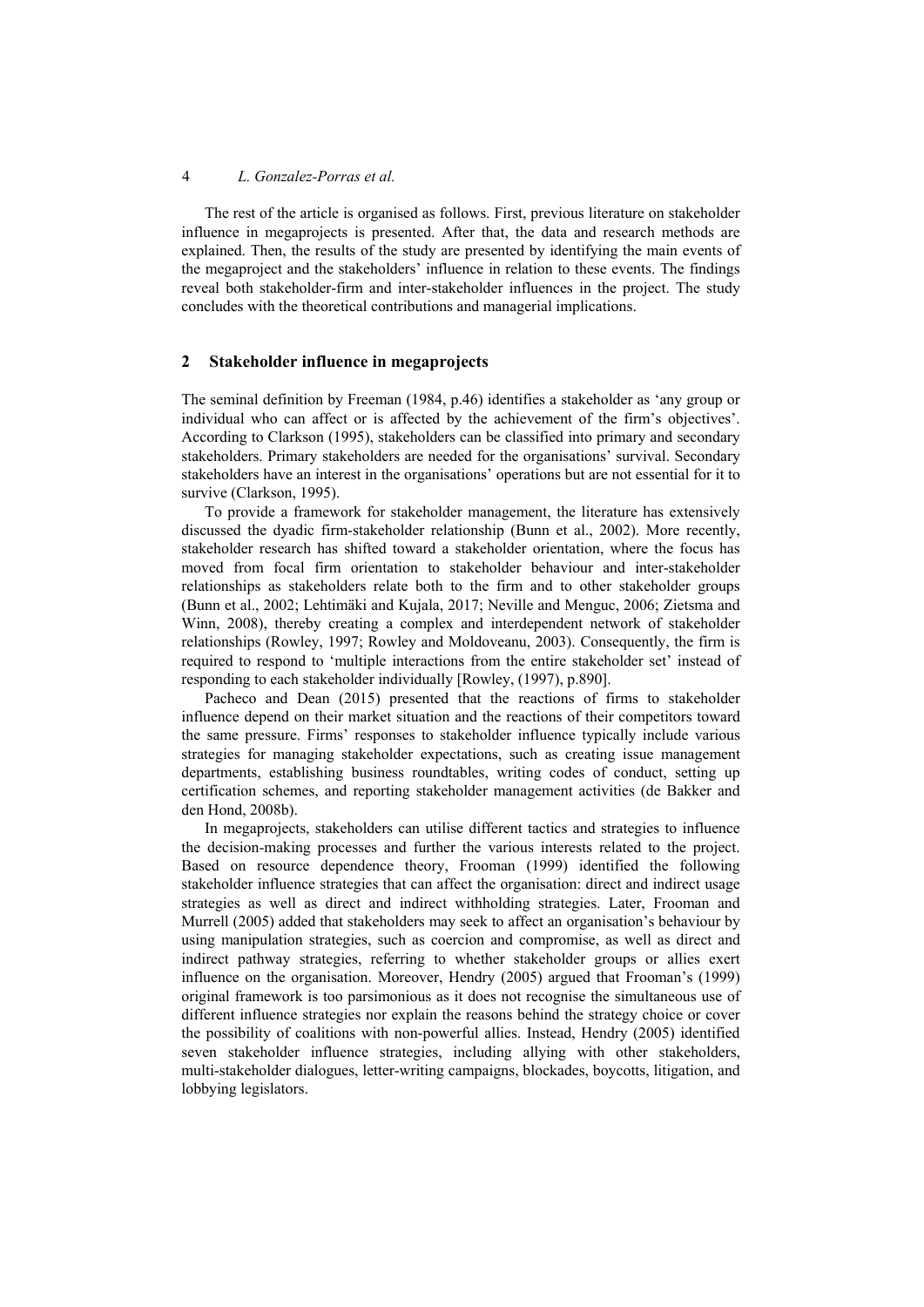den Hond and de Bakker (2007) presented a classification of tactics that stakeholders may use to influence corporate social change activities. The classification is based on the intended outcome of the use of the tactic (logic of damage and gain) and on the extent to which the success of the tactic relies on the participation of a large number of individuals (logic of numbers). The classification is presented in Table 1.

The outcomes are categorised as material damage or gain and as symbolic damage or gain. Material forms focus on bringing about change in firms' technologies, operations, and resources, while symbolic forms seek to influence dominant meanings, understandings, and public opinion (Morrill et al., 2003). For example, material damage can occur when the activists slow down or prevent the company's operations, and symbolic damage can refer to a situation where the company's reputation is critiqued in the media. While symbolic damage does not always include the aim to cause material damage, it contains the threat of doing so (den Hond and de Bakker, 2007). Material gain can occur when stakeholders organise to support a firm by buying its products (buycott) and symbolic gain when the firm's reputation is reinforced by stakeholders. The logic of numbers refers to participatory actions, which can be understood as mass participation or elite participation. Elite participation can be used when a small number of stakeholders have high-quality resources they can utilise to influence the firm (den Hond and de Bakker, 2007). Den Hond and de Bakker (2007) argue that the choice of tactic is motivated by ideological differences among activist groups.

**Table 1** Classification of stakeholder influence

| Intended outcome | Dependence on participatory<br>forms of actions is high (mass<br><i>participation</i> ) | Dependence on participatory<br>forms of actions is low (elite<br><i>participation</i> )             |
|------------------|-----------------------------------------------------------------------------------------|-----------------------------------------------------------------------------------------------------|
| Material damage  | Boycott                                                                                 | Blocking of gates, sabotage,<br>occupation of premises, Internet<br>activism (hacktivism), lawsuits |
| Material gain    | Buycott                                                                                 | Cooperation                                                                                         |
| Symbolic damage  | Writing letters/e-mails, petitions,<br>marches, rallies                                 | Shareholder activism, street<br>theatre, negative publicity,<br>research                            |
| Symbolic gain    | Voluntary action                                                                        | Positive publicity, cooperation                                                                     |

*Source:* den Hond and de Bakker (2007)

The presented classification has been utilised to some extent in empirical research. For example, de Bakker and den Hond (2008b) discussed activist groups' tactics to influence corporate policy and described corporate policy responses to these tactics, while King (2008) emphasised the importance of a shared goal, a shared identity, the mobilisation of structures, and the establishment of interpersonal relations. More recently, as a result of a study on stakeholder influence in the mining sector, Viveros (2017) suggested that stakeholders use five principal mechanisms to influence companies, including demands, communication, counselling, control, and engagement, and concluded that these mechanisms can be used simultaneously and actively or passively.

In megaprojects, one of the main challenges for the focal firm is the identification and balancing of the diverse stakeholders and their interests (Di Maddaloni and Davis, 2017; Mok et al., 2015). According to Aaltonen et al. (2010), megaprojects involve many stakeholders with various interests, who can affect the projects by using misinformation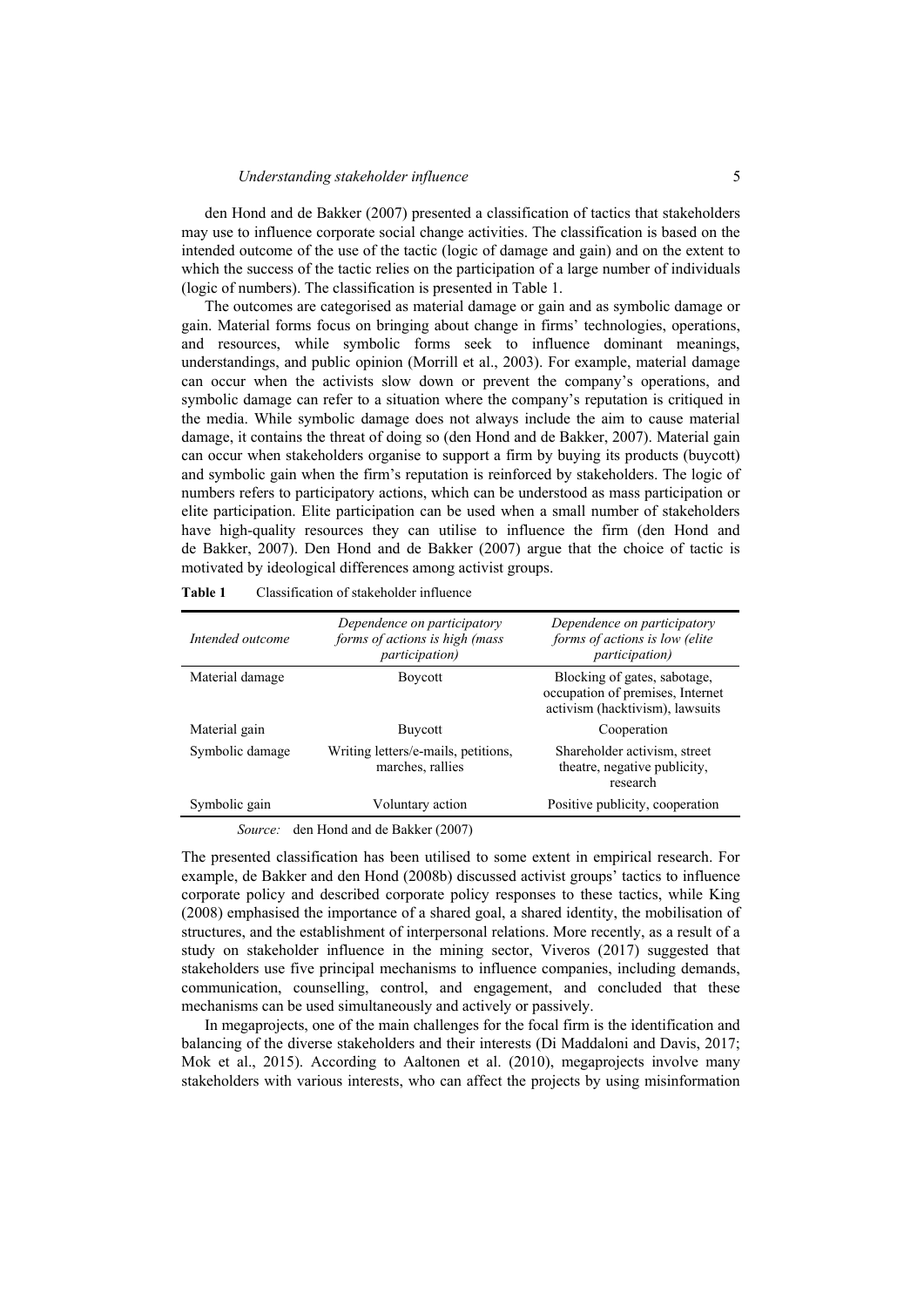or by creating unexpected events. Stakeholders can also influence the success of the project in a positive way as they can mediate and affect the legitimacy of the project in the society (Aaltonen, 2013; Moffat and Zhang, 2014). Additionally, stakeholders may provide market knowledge to the firm, facilitating the adaptation of the project within the local environment and setting (Aaltonen et al., 2010). Di Maddaloni and Davis (2017) reviewed the literature on local community stakeholder influences in megaprojects and concluded that research has largely focused on those stakeholders who control the project resources. Di Maddaloni and Davis (2017) suggested that megaprojects may benefit from considering the local community's opinions, especially during the initiation and monitoring phases.

In summary, research on stakeholder influence in megaprojects has concluded that further empirical research is needed on stakeholder influence, especially on inter-stakeholder relationships (Eskerod et al., 2015; Mok et al., 2015) and secondary stakeholder influences (Di Maddaloni and Davis, 2017).

#### **3 Data collection and analysis**

The research data consist of newspaper articles on the Botnia project that were collected from the Argentinean newspaper El Clarín. The original data consist of 509 articles collected from 2005 to 2009. To reduce the data for analysis, we first used previous research to identify the key stakeholders influencing the project (Aaltonen and Kujala, 2010; Heikkinen et al., 2013; Kujala et al., 2012; Lehtimäki and Kujala, 2017). The following four stakeholders exerting various kinds of influence during the project were identified: the Government of Uruguay, the citizens of Fray Bentos, the Government of Argentina, and the Argentinean Citizens Environmental Assembly of Gualeguaychú (hereafter CEAG). After having identified the key stakeholders, we counted how frequently each of these stakeholders were cited in the articles. Then, we selected those articles where the relevant stakeholders were mentioned most frequently each month to be included in the final sample. Consequently, the final sample consisted of 96 newspaper articles from 2005 to 2009. Table 2 shows the number of articles in the original dataset and the final sample for each year. The final sample and the publication dates are presented in Appendix. In the findings, the articles are referred to using the publication date from Appendix, for example, 29/04/2005 refers to the first article that was published 29 April 2005. The original Spanish quotations were translated into English by the first author.

| Year  | Original dataset (N) | Final sample (n) |
|-------|----------------------|------------------|
| 2005  | 35                   | 11               |
| 2006  | 156                  | 23               |
| 2007  | 170                  | 26               |
| 2008  | 80                   | 18               |
| 2009  | 68                   | 18               |
| Total | 509                  | 96               |

**Table 2** Comparison between the original data and the final sample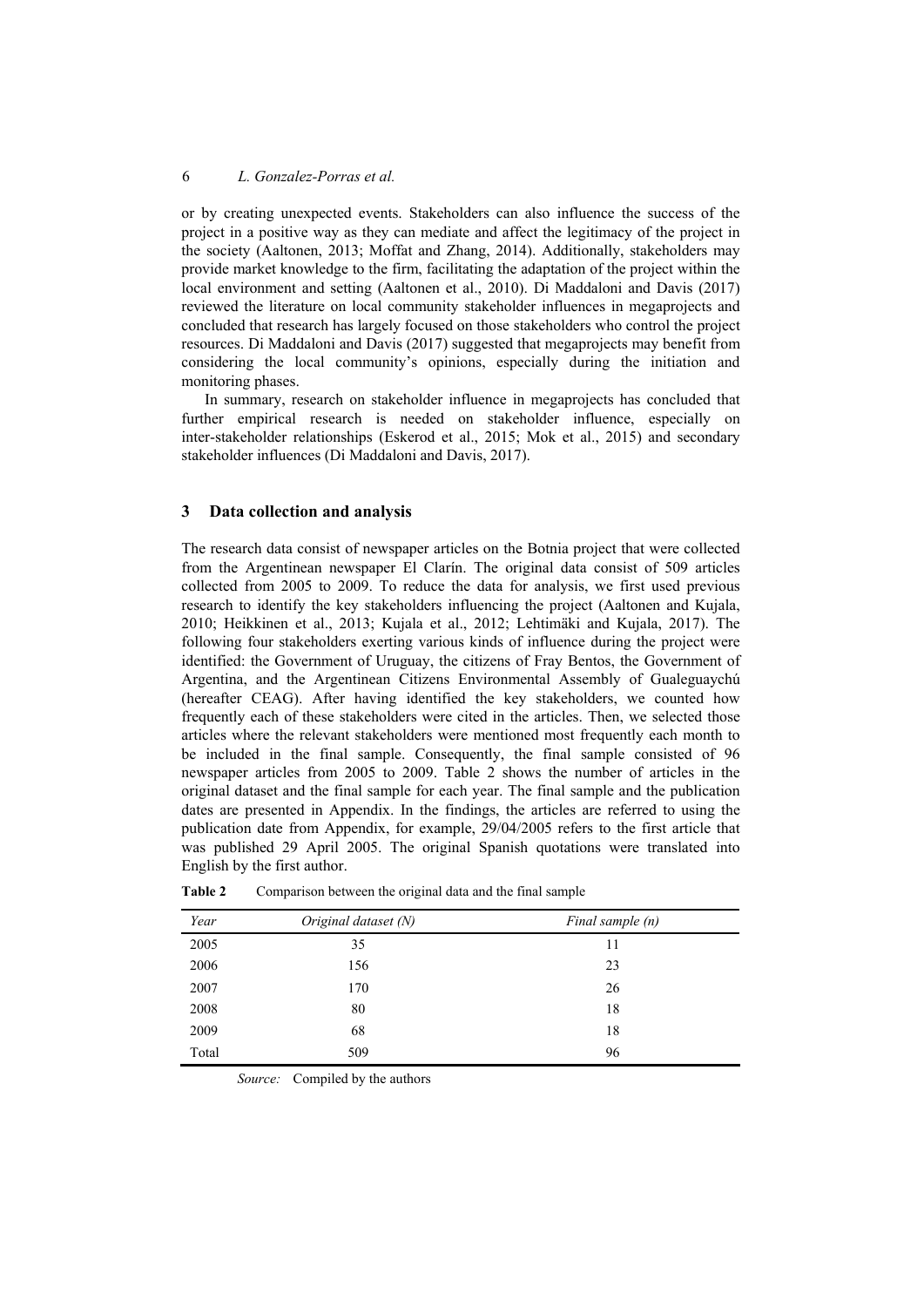Qualitative content analysis was chosen as the method for data analysis because it is a particularly suitable approach for analysing documents and texts (Elo and Kyngäs, 2008). The purpose of qualitative content analysis is to reduce and condense the amount of initial information through coding so that only the most significant concepts remain, allowing the researcher to draw conclusions on the phenomenon being studied (Elo and Kyngäs, 2008). The current study utilised a deductive conventional content analysis (Hsieh and Shannon, 2005), which is based on previous theory and which moves from general information to more specific knowledge (Elo and Kyngäs, 2008). A deductive approach is appropriate when testing and applying previous frameworks to new data and situations (Elo and Kyngäs, 2008).

The data analysis process proceeded as follows. First, we focused on identifying the main events of the project. After that, we analysed what kind of stakeholder influences emerged and were utilised in each main event. We utilised the classification of stakeholder influence (den Hond and de Bakker, 2007) to analyse the stakeholder influences. Finally, we explicated on how stakeholder-firm and inter-stakeholder influences evolved during the project.

#### **4 Stakeholder influence in the megaproject**

As a result of our analysis, we identified four main events in the megaproject under scrutiny. These events are naturally overlapping to some extent, but for the purpose of clarity we treat them as separate as each consists of a clear and identifiable set of interrelated actions. The first main event includes the investment decision and the emergence of the conflict. The second event narrates the escalation of the conflict. The third event focuses on the increasing involvement of external stakeholders in the dispute. Finally, the last main event involves the solution-seeking process.

## *4.1 Emergence of the conflict*

In March 2005, the Finnish forest industry company Botnia officially announced the decision to construct a pulp mill in the Uruguayan city of Fray Bentos, which is located near the River Uruguay, the border river between Uruguay and Argentina. The decision was made after receiving the Uruguayan Government's authorisation of the project in February 2005. The decision was heavily argued for by the Uruguayan Government because of the economic advantages the pulp mill would bring to the country. However, the Argentinean Government opposed the project, fearing negative impacts on the environment and the local tourism. As a result, demonstrations and roadblocks impeding access to the main bridges connecting the countries were organised in Argentina in April 2005 when Botnia started the construction of the pulp mill. The CEAG and the citizens of Fray Bentos participated in these demonstrations.

In May 2005, Argentina claimed that Uruguay had not consulted its government nor requested permission to build the pulp mill close to the River Uruguay, which would have been required because of a bilateral agreement signed by Argentina and Uruguay on the water usage of the River Uruguay. Consequently, Argentina requested the relocation of the mill. As a response, the Government of Uruguay claimed that the project fulfilled all the legal safety requirements and emphasised its government's support for the project. Table 3 summarises the stakeholder influence tactics utilised during the first main event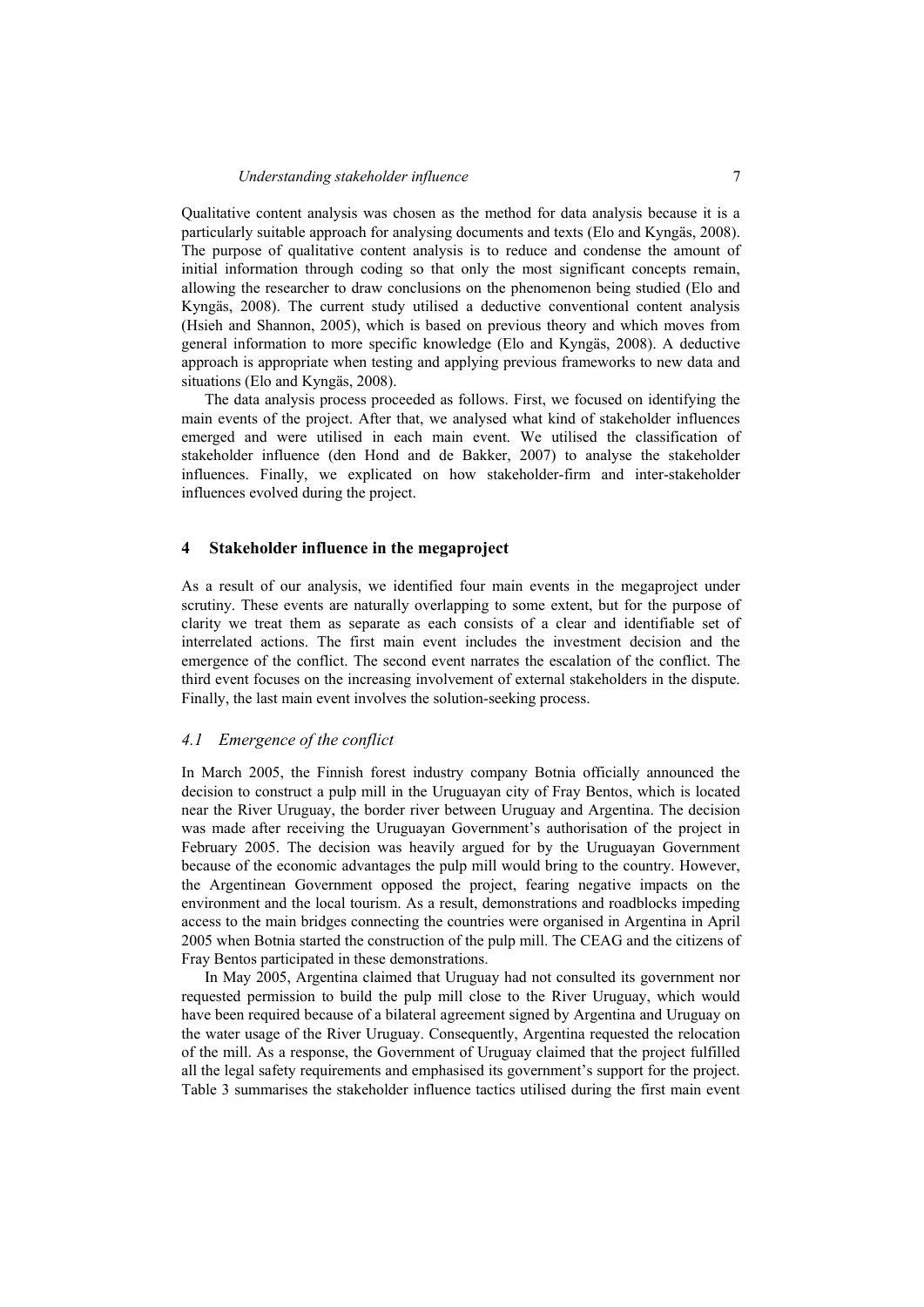of the megaproject by the key stakeholders, being the Uruguayan Government (UG), the citizens of Fray Bentos (CFB), the Argentinean Government (AG), and the Argentinean Citizens Environmental Assembly of Gualeguaychú (hereafter CEAG)

During the emergence of the conflict, the influence tactics used by the Governments of Argentina and Uruguay can be classified as elite participation as they involved a limited number of influential stakeholders – that is, the government officials. The Government of Uruguay influenced the project by providing material (project authorisation) and symbolic support for the company. The influence of the Argentinean Government can be categorised as symbolic damage as they verbally accused the Uruguayan Government and Botnia. The CEAG and the citizens of Fray Bentos used mass participation to organise joint demonstrations against the company and the Uruguayan Government. This influence was symbolic as the aim was to influence the public regarding their attitudes toward the project. As the roadblocks were organised by a limited number of CEAG members, we have classified them as elite participation. During the first main event, mass participation tactics with the intention of material damage or gain were not utilised.

**Table 3** Stakeholder influence tactics utilised during the emergence of the conflict

| Intended outcome | Mass participation                                                                             | Elite participation                                                               |
|------------------|------------------------------------------------------------------------------------------------|-----------------------------------------------------------------------------------|
| Material damage  | (Not utilised)                                                                                 | • CEAG: Roadblocks on bridges<br>against Botnia and the<br>Uruguayan Government   |
| Material gain    | (Not utilised)                                                                                 | • UG: Project authorisation to<br><b>Botnia</b>                                   |
| Symbolic damage  | • CEAG: Demonstrations against<br>Botnia and the Uruguayan<br>Government                       | • AG: Verbal accusations against<br>the Uruguayan Government and<br><b>Botnia</b> |
|                  | • CFB: Demonstrations against<br>Botnia and the Uruguayan<br>Government                        | • UG: Verbal accusations against<br>the Argentinean Government                    |
| Symbolic gain    | • CFB: Supporting CEAG in the<br>demonstrations against Botnia<br>and the Uruguayan Government | • UG: Supporting Botnia in project                                                |

*Source:* Compiled by the authors

## *4.2 Escalation of the conflict*

In July 2005, the World Bank's International Financial Corporation (IFC) announced the preparation of a cumulative impact study (CIS) on the project, and Argentina declared that funding should be cancelled until the CIS was finalised.

In August 2005, the conflict became a 'national issue' and a 'problem of the Republic' in Argentina, with the Argentinean Government supporting the CEAG's actions and coordinating 'actions with municipalities, regional governments, and civil society' (23/08/2005). In September 2005, the CEAG organised a massive protest that included roadblocks against Botnia. As a result, the Uruguayan Government decided to 'coordinate actions with Botnia to overcome the demands and complaints from Argentina' (19/10/2005). In November 2005, the Argentina Custom House paralysed key exports to Botnia and, during December 2005, the CEAG continued the roadblocks,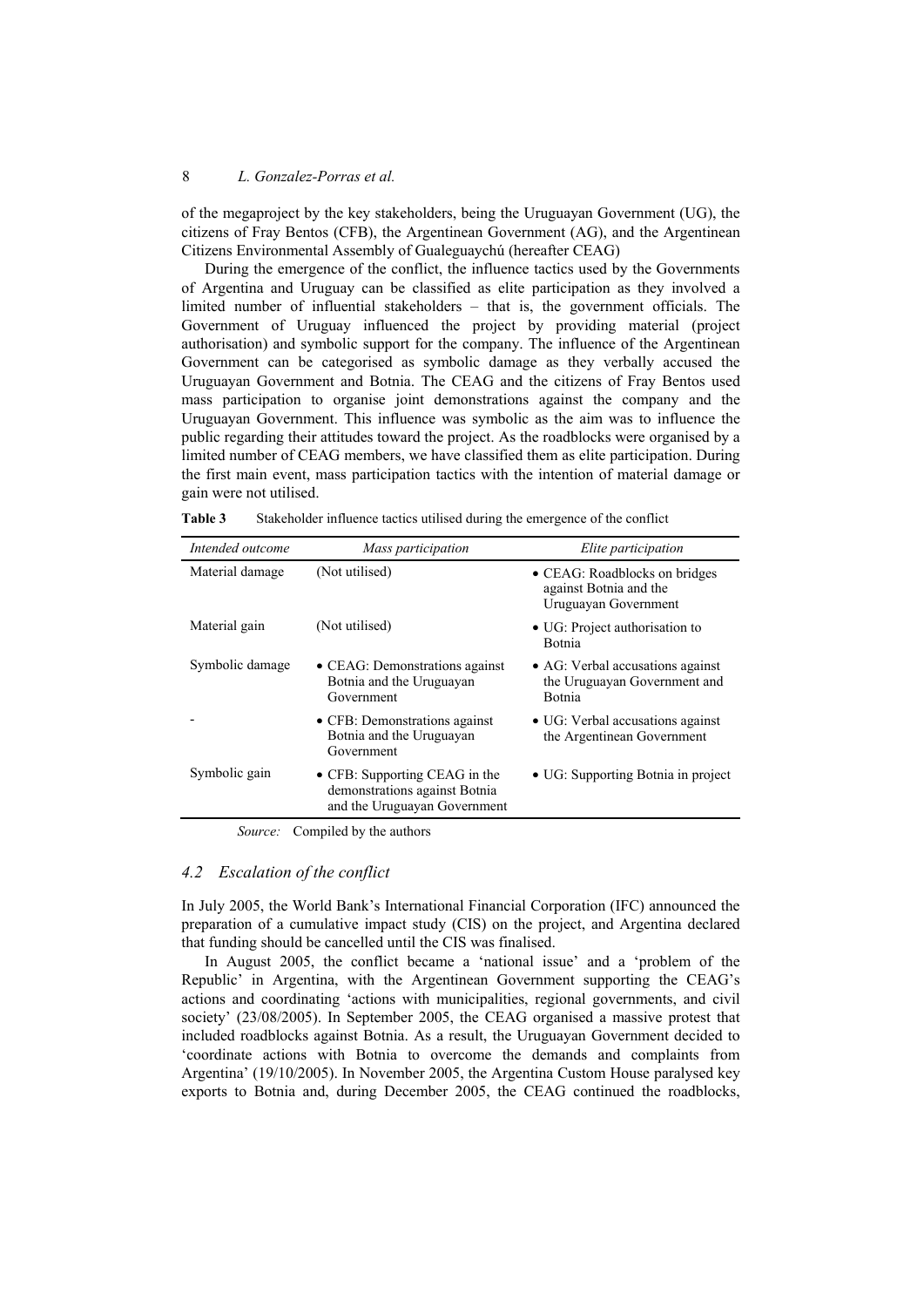defined as a 'tourist boycott' and a 'peaceful protest' to promote a 'healthy life and a clean environment' (30/12/2005). The CEAG claimed that the roadblocks were a consequence of the 'project by Botnia and the uncompromising position of the Uruguayan Government' (30/12/2005).

In January 2006, while the CEAG intensified the roadblocks against Uruguay, the Uruguayan and Argentinean Governments agreed on organising meetings to settle the dispute. In Uruguay, the government showed its concern about the roadblocks and its support for the project, and Argentina requested the suspension of the project. During early 2006, the citizens of Fray Bentos changed from opposing the project to showing acceptance and support as a response to the dispute becoming a national issue between Argentina and Uruguay and as a method to show their trust in the Uruguayan Government.

In March 2006, the Argentinean and Uruguayan Governments requested Botnia to suspend the construction project for 90 days as a 'gesture to advance in the negotiations' to solve the dispute (16/03/2006). Both governments planned to create a joint committee to assess the consequences of the project on the River Uruguay. In addition, Argentina promised that the roadblocks on the bridges would be removed. However, Botnia only suspended the construction for 10 days, leading to the cessation of the negotiations between Uruguay and Argentina, so the roadblocks continued on the border bridges. Consequently, Uruguay suspended the bilateral negotiations with Argentina and cancelled its participation in the bilateral joint committee designed to evaluate the consequences of the project on the river. The influence tactics utilised by the key stakeholders during the escalation of the conflict are presented in Table 4.

| Intended outcome | Mass participation                                                                    | Elite participation                                                                              |
|------------------|---------------------------------------------------------------------------------------|--------------------------------------------------------------------------------------------------|
| Material damage  | (Not utilised)                                                                        | • AG: Involvement of World Bank<br>to cancel funding to Botnia,<br>paralysed exports to Botnia   |
|                  |                                                                                       | $\bullet$ CEAG: Roadblocks against<br>Botnia and the Uruguayan<br>Government                     |
| Material gain    | (Not utilised)                                                                        | • (Not utilised)                                                                                 |
| Symbolic damage  | • CEAG: Demonstrations against<br>Botnia and the Uruguayan<br>Government              | • AG: Verbal accusations, support<br>to CEAG in their activities<br>against Botnia               |
|                  | • CFB: Opposing CEAG and its<br>roadblocks and demonstrations<br>by supporting Botnia | • UG: Verbal accusations and<br>suspension of negotiations with<br>Argentinean Government        |
| Symbolic gain    | • CFB: Supporting Botnia by<br>opposing CEAG's activities                             | • AG: Support CEAG in<br>roadblocks and demonstrations,<br>meetings with Uruguayan<br>Government |
|                  |                                                                                       | • UG: Support Botnia, meetings<br>with Argentinean Government                                    |

**Table 4** Stakeholder influence tactics utilised during the escalation of the conflict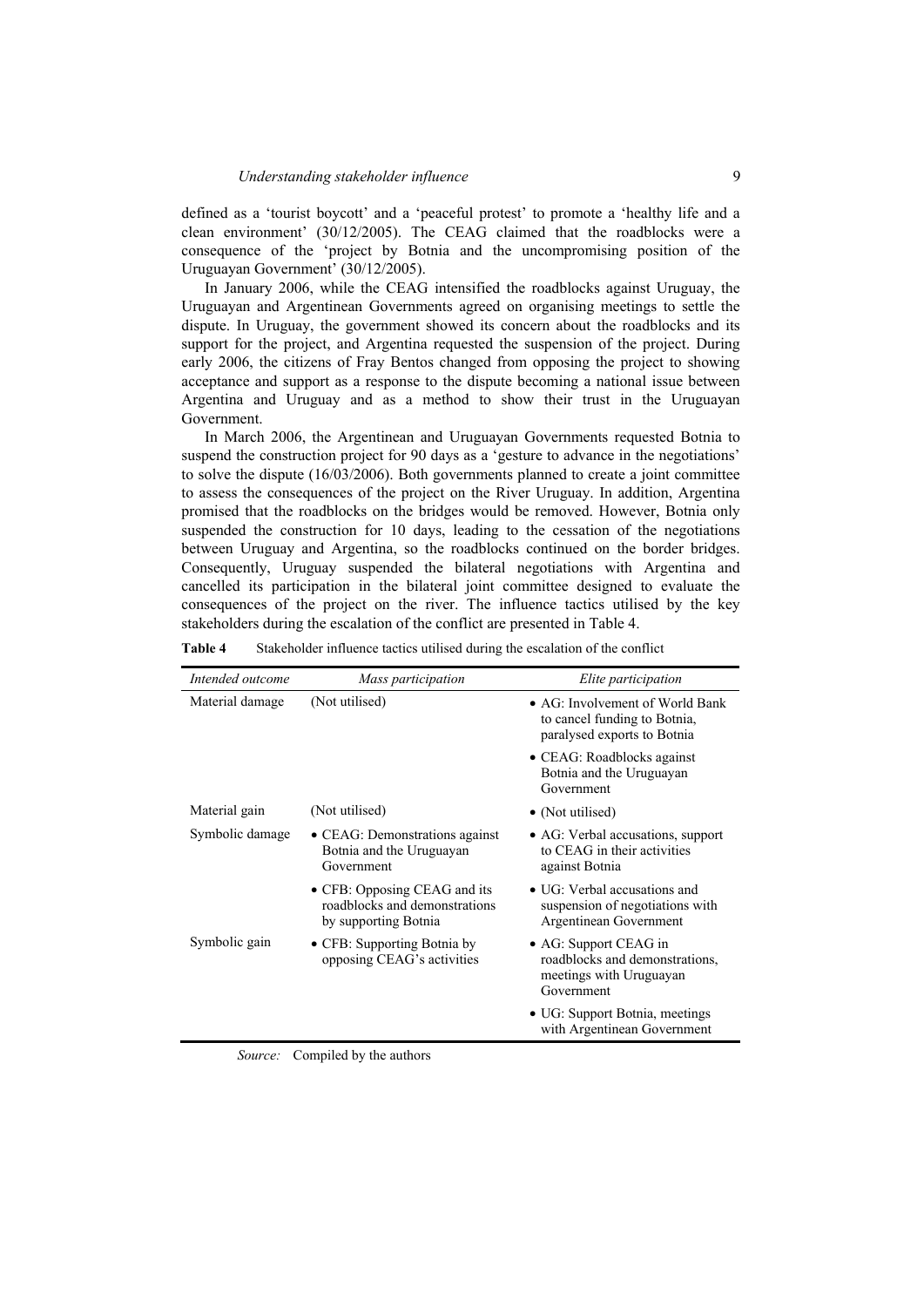During the escalation of the conflict, stakeholders started to influence other stakeholders in addition to exerting influence on the project. Both governments continued to use tactics requiring elite participation. The Argentinean Government sought to influence Botnia directly by paralysing exports and indirectly by appealing to the World Bank and collaborating with the CEAG. The Uruguayan Government exerted symbolic damage on the Argentinean Government with the aim of influencing the decisions made by the government. Mass participation tactics were used by the CEAG, who continued to protest against the project, and by the citizens of Fray Bentos. During this event, the citizens of Fray Bentos started to support the project, and thus, the symbolic damage of their protests was targeted to the CEAG.

#### *4.3 Involvement of external stakeholders*

The dispute evolved into a politicised and mediatised conflict between Argentina and Uruguay. In May 2006, the Government of Argentina demanded the relocation of the pulp mill and decided to appeal to The Hague International Court of Justice (The Hague ICJ), alleging that the Uruguayan Government had violated the bilateral agreement concerning the use of the River Uruguay. Soon, Uruguay responded to the allegations of the Argentinean Government by claiming that the initial negotiations with Argentina had progressed without opposition from the Argentinean side. At the same time, Uruguay protested in the Organization of American States (OAS) about the roadblocks, claiming that those actions were damaging the tourism sector and the economy of the country. In July 2006, Uruguay presented a plaint in Mercosur, stating that the roadblocks represented a violation of the Mercosur Agreement, which permits free circulation and movement in Mercosur countries. Uruguay particularly criticised the passivity of Argentina regarding the roadblocks.

In July 2006, The Hague ICJ also denied the Argentinean request to temporarily cancel the project and rejected the Uruguayan demand to ban the roadblocks. In October 2006, the IFC and the Multilateral Investment Guarantee Agency (MIGA) completed the final CIS, adjudging that the pulp mill was operating in conformance with the required environmental standards and recognising its economic contributions for Uruguay. Consequently, the World Bank accepted to approve a loan to Botnia, and the MIGA authorised insurance for the project. However, the Argentinean Government did not acknowledge the conclusions of the CIS, and the roadblocks on the border bridges continued.

During this heated stage of the conflict, the bilateral relations between Argentina and Uruguay broke off. The roadblocks became a symbol for the CEAG's protests against the project and also for the passivity of and lack of actions by the Argentinean Government, which seemed to be 'deaf and mute' (17/10/2006). Table 5 summarises the stakeholder influence tactics used in this main event.

This main event revolved around the governments involving external stakeholders in the dispute. These actions can be classified as material and symbolic damage used mainly to directly influence the other stakeholders and, thus, indirectly the project. The involvement of external stakeholders was conducted by making official complaints to The Hague ICJ, the OAS, and Mercosur. These tactics can be classified as elite participation with the intended aim of inflicting material consequences. Notably, during this event, influence tactics intended to produce material or symbolic gain were not utilised as the Argentinean Government no longer supported the CEAG roadblocks. The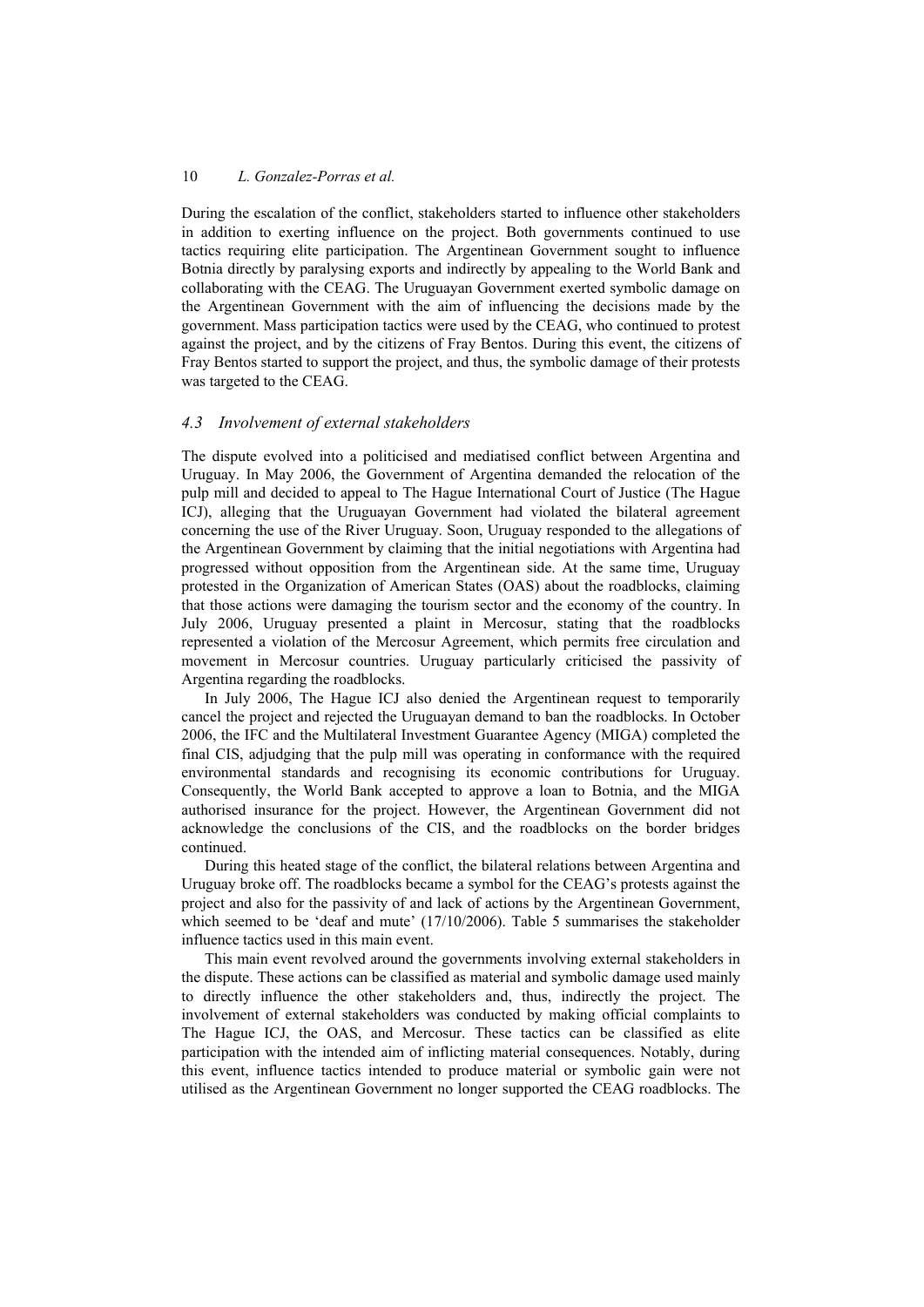CEAG continued to exert material and symbolic damage through roadblocks and demonstrations. In contrast to the previous events, the CEAG now also opposed Argentina in addition to opposing Uruguay and Botnia. The citizens of Fray Bentos did not influence the project or other stakeholders during this event.

**Table 5** Stakeholder influence tactics utilised during the involvement of external stakeholders

| Intended outcome | Mass participation                                         | Elite participation                                                                               |
|------------------|------------------------------------------------------------|---------------------------------------------------------------------------------------------------|
| Material damage  | (Not utilised)                                             | • CEAG: Roadblocks against Botnia,<br>the Uruguayan Government, and the<br>Argentinean Government |
|                  |                                                            | • UG: Plaints in the OAS and Mercosur<br>against Argentina and roadblocks                         |
|                  |                                                            | • AG: Appeal to The Hague ICJ<br>concerning the bilateral agreement                               |
| Material gain    | (Not utilised)                                             | (Not utilised)                                                                                    |
| Symbolic damage  | $\bullet$ CEAG: Demonstrations<br>against Botnia, the      | • UG: Verbal accusations against the<br>Argentinean Government                                    |
|                  | Uruguayan Government,<br>and the Argentinean<br>Government | • AG: Verbal accusations against the<br>Uruguayan Government, opposing of<br>the roadblocks       |
| Symbolic gain    | (Not utilised)                                             | (Not utilised)                                                                                    |

*Source:* Compiled by the authors

#### *4.4 Solution seeking*

In November 2006, Argentina requested the King of Spain to act as an intermediary mediating in the conflict between both countries, but the results were unsuccessful. The dispute continued, and Uruguay demonstrated its support for Botnia by building the ONTUR harbour in Nueva Palmira in August 2007 to enable Botnia's pulp deliveries. In October 2007, both countries agreed that the solution to the dispute lay in The Hague's resolution, as diplomacy seemed unsuccessful because of irreconcilable positions. Argentina and Uruguay increased their diplomatic efforts to solve the conflict through meetings, discussing the creation of a joint committee for monitoring the impact of the project on the environment and the likelihood of suspending the roadblocks.

The pulp mill started its operations in Fray Bentos at the end of 2007. As a result, both the Uruguayan Government and the CEAG blocked all the border bridges in November 2007. This was a step backwards in the negotiations between the two countries. The CEAG intensified the roadblocks and threatened with river blocks to paralyse shipments to Botnia and 'other secret actions to enhance the protest' (30/12/2007).

In December 2007, Cristina Kirchner was elected as the new president of Argentina, and she voiced that the dispute should be resolved in The Hague ICJ. This led to both governments agreeing on finding a diplomatic solution to the conflict. In early 2008, the protest and roadblocks continued on the border bridges but with less intensity. Despite the opposition, the CEAG divided internally into supporters of the roadblocks and those who claimed that the roadblocks should cease as its 'strategic value' was decreasing (23/08/2008). Additionally, the roadblocks experienced lack of support on the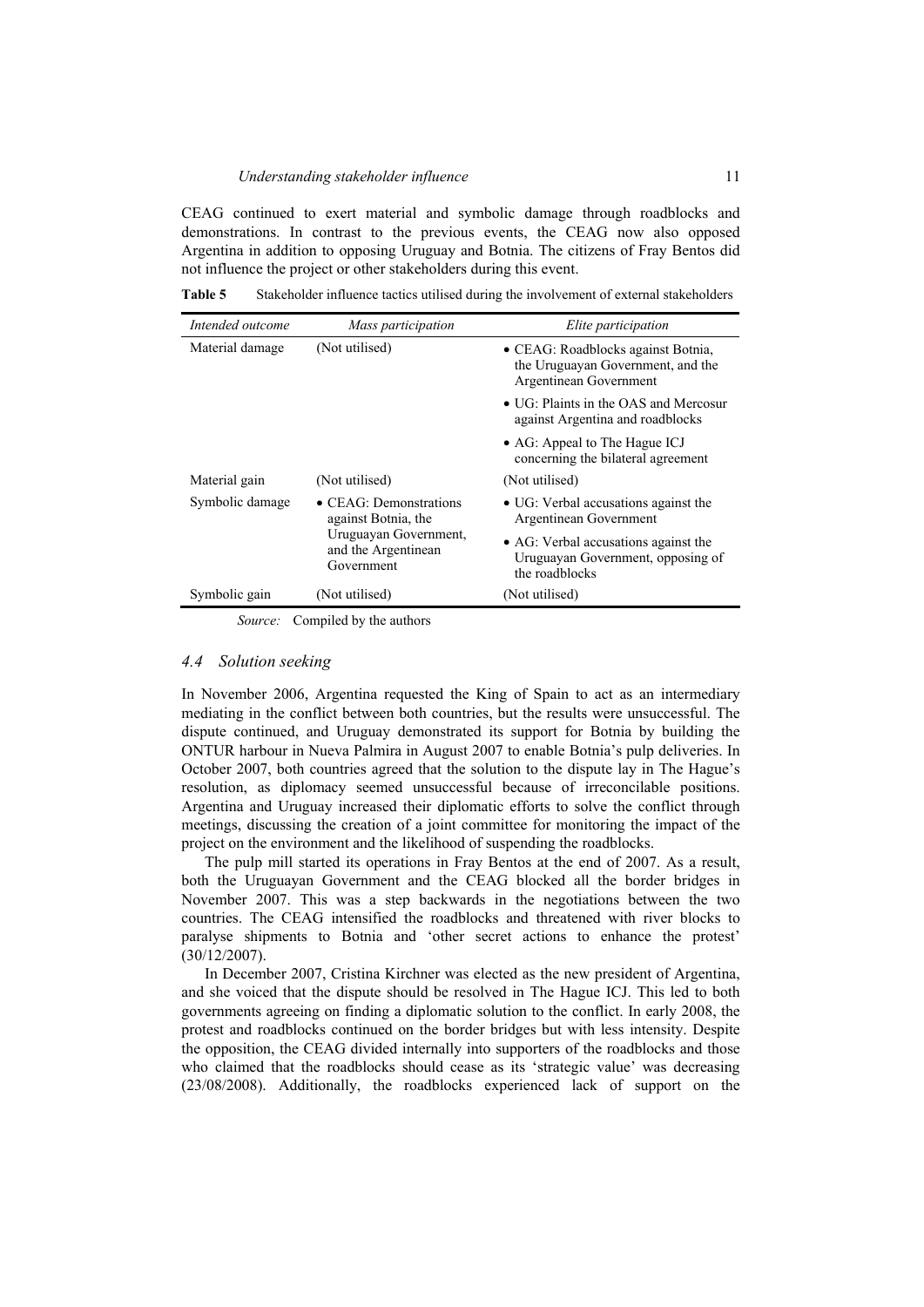Argentinean side of the River Uruguay, because the method was affecting the bilateral relationship with Uruguay. The government stated that the 'right to the protest has exceeded the limits of respect' and thus, the roadblocks had 'no legitimacy' (23/11/2008). In November 2008, the firm was operating at full capacity. In 2009, Botnia's operations in Uruguay were reassigned to the Finnish company UPM-Kymmene Corporation. Stakeholder influence during the solution seeking event are presented in Table 6.

**Table 6** Stakeholder influence tactics utilised during the solution seeking

| Intended outcome | Mass participation                                                                     | Elite participation                                                                                      |
|------------------|----------------------------------------------------------------------------------------|----------------------------------------------------------------------------------------------------------|
| Material damage  | (Not utilised)                                                                         | • CEAG: Roadblocks against Botnia,<br>the Uruguayan Government, and the<br>Argentinean Government        |
|                  |                                                                                        | • UG: Roadblock to support Botnia<br>and avoid conflicts when the firm<br>started to operate             |
| Material gain    | (Not utilised)                                                                         | • UG: Supporting Botnia by building<br>a new harbour and giving the<br>authorisation to start to operate |
| Symbolic damage  | $\bullet$ CEAG: Demonstrations<br>against Botnia, the Uruguayan<br>Government, and the | • CEAG: Opposition within the<br>organisation regarding the<br>effectiveness of the roadblocks           |
|                  | Argentinean Government                                                                 | • AG: Opposing CEAG and its<br>roadblocks                                                                |
| Symbolic gain    | (Not utilised)                                                                         | • AG: Involvement of King of Spain<br>as mediator, meetings with<br>Uruguayan Government                 |
|                  |                                                                                        | • UG: Meetings with the Argentinean<br>Government                                                        |

*Source:* Compiled by the authors

During the solution seeking stage, the governments organised joint meetings and negotiations to solve the conflict. This influence can be classified as symbolic gain as the aim was to create goodwill and agreement between the countries. The material gain tactic was used by the Uruguayan Government as it built a new harbour and granted authorisation for starting the operations of Botnia. The Argentinean Government continued to oppose the roadblocks. In this event, the mass participation tactic was utilised only by the CEAG through organising demonstrations.

## *4.5 Summary of the stakeholder-firm and inter-stakeholder influences*

Regarding the stakeholder-firm influences, the Uruguayan Government collaborated with Botnia during the project using both material and symbolic gain influences. The material gain influence included provisioning the authorisation for the project and the construction of the ONTUR harbour at the end of the project. The symbolic gain influence was applied by offering continuous support to the firm.

The inter-stakeholder influence tactic most frequently utilised by the Uruguayan Government was the use of verbal accusations, which represented a symbolic damage influence as the main objective was to affect the Argentinean Government's reputation.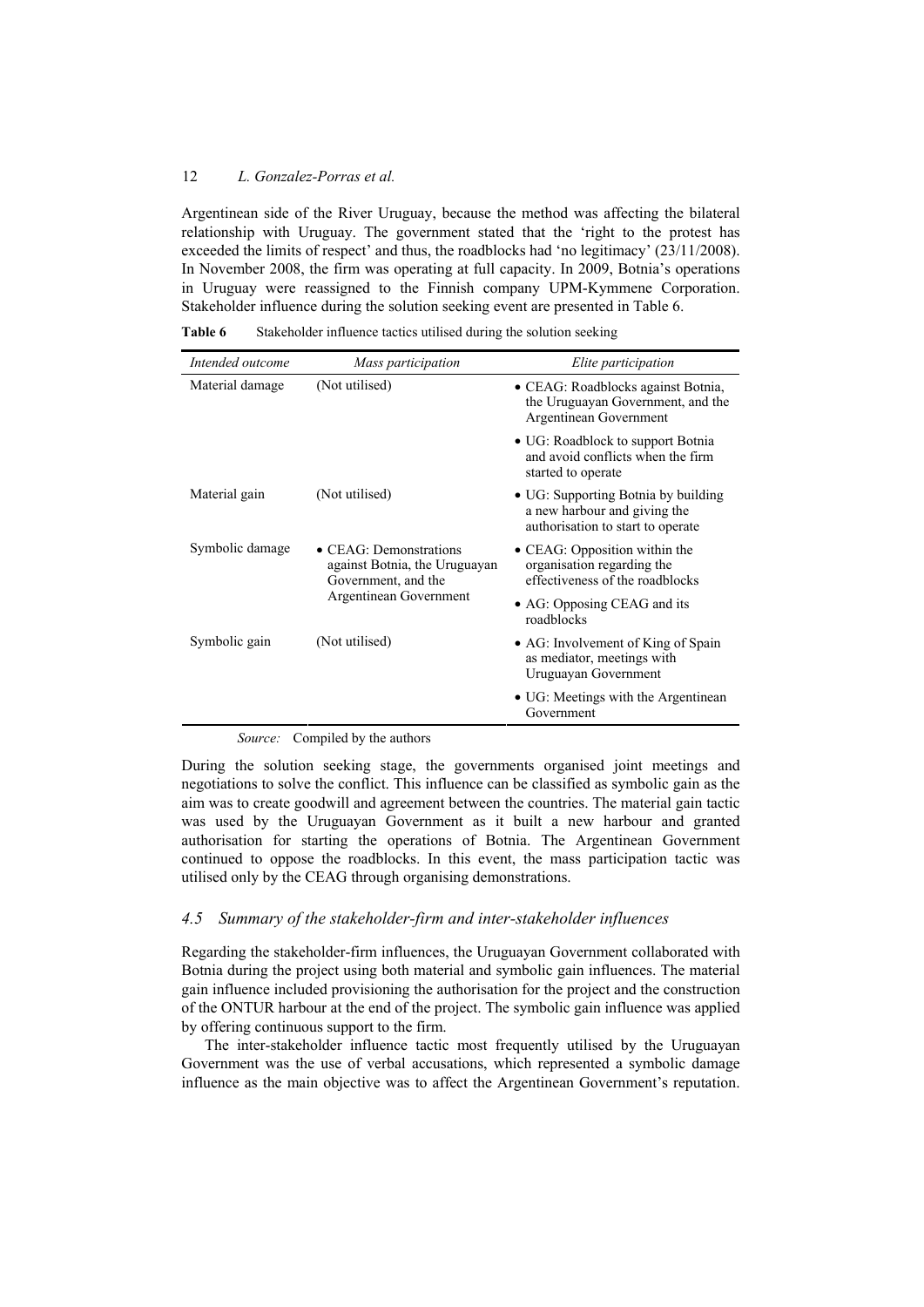This tactic was used throughout the megaproject. The symbolic gain tactic was utilised during the last event when the participants tried to find solutions to the conflict. During this stage, the governments organised joint meetings and negotiations. During the last events, the Uruguayan Government also utilised the material damage tactic through making official complaints to the Mercosur and by blocking the border bridges to oppose Argentina and the CEAG and to avoid conflicts.

The Argentinean Government sought to influence Botnia and the megaproject through other actors, most notably Uruguay. During the project, Argentina sought to exert material damage on Botnia by cancelling exports and by appealing to the World Bank to cancel the project's funding. During the events, Argentina mostly engaged in inter-stakeholder influences. Argentina used the material damage tactic only in the appeal to The Hague ICJ, while the material gain tactic was not utilised at all during the key events. Throughout the project, the Argentinean Government, similar to the Uruguayan Government, relied on symbolic damage in the form of verbal accusations. First, Argentina opposed Uruguay and, later on, also the CAEG as the roadblocks were deemed harmful for finding solutions to the conflict. Symbolic gain was used when Argentina showed support to the CEAG and when the two countries agreed to organise meetings and negotiations to solve the conflict.

The CEAG sought to influence the project by simultaneously utilising material and symbolic damage tactics. The roadblocks were intended to harm the construction projects, and the demonstrations were aimed to influence public opinion and to strengthen opposition for the project. The same tactics were utilised in the interstakeholder influences as well throughout the project. In the early stages of the project, the roadblocks and the demonstrations were intended for opposing Uruguay. During the last events of the project, the Argentinean Government was also opposed as CEAG complained about the government's passivity during the megaproject. In contrast to the governments relying only on elite participation, the CEAG also utilised mass participation by organising demonstrations.

Regarding stakeholder-firm influences, the citizens of Fray Bentos utilised two different tactics during the first key events of the project. First, the citizens organised and participated in demonstrations as a mass participation tactic to oppose the project, thus exerting symbolic damage. Later, the citizens' view on the project changed from opposition to support, and, accordingly, the influence evolved from symbolic damage to symbolic gain. Likewise, regarding the inter-stakeholder influences, the citizens utilised demonstrations first to oppose Uruguay and later to oppose the activities of the CEAG. In summary, this stakeholder group utilised only mass participation tactics.

#### **5 Discussion**

This study shows, first, that stakeholder influences are interdependent and non-exclusive and demonstrates how stakeholder influence evolves over time through the main events of a megaproject as the conflict and the project progressed. The stakeholder influence evolved during the main events of the megaproject in various ways. In the beginning, the stakeholders sought to influence others by exerting damage and gain logics, and, as the conflict evolved, material and symbolic damage tactics were used more than gain tactics. When the dispute evolved, elite participation was commonly utilised to exert symbolic damage in the form of involving external stakeholders. This focus on damage shows how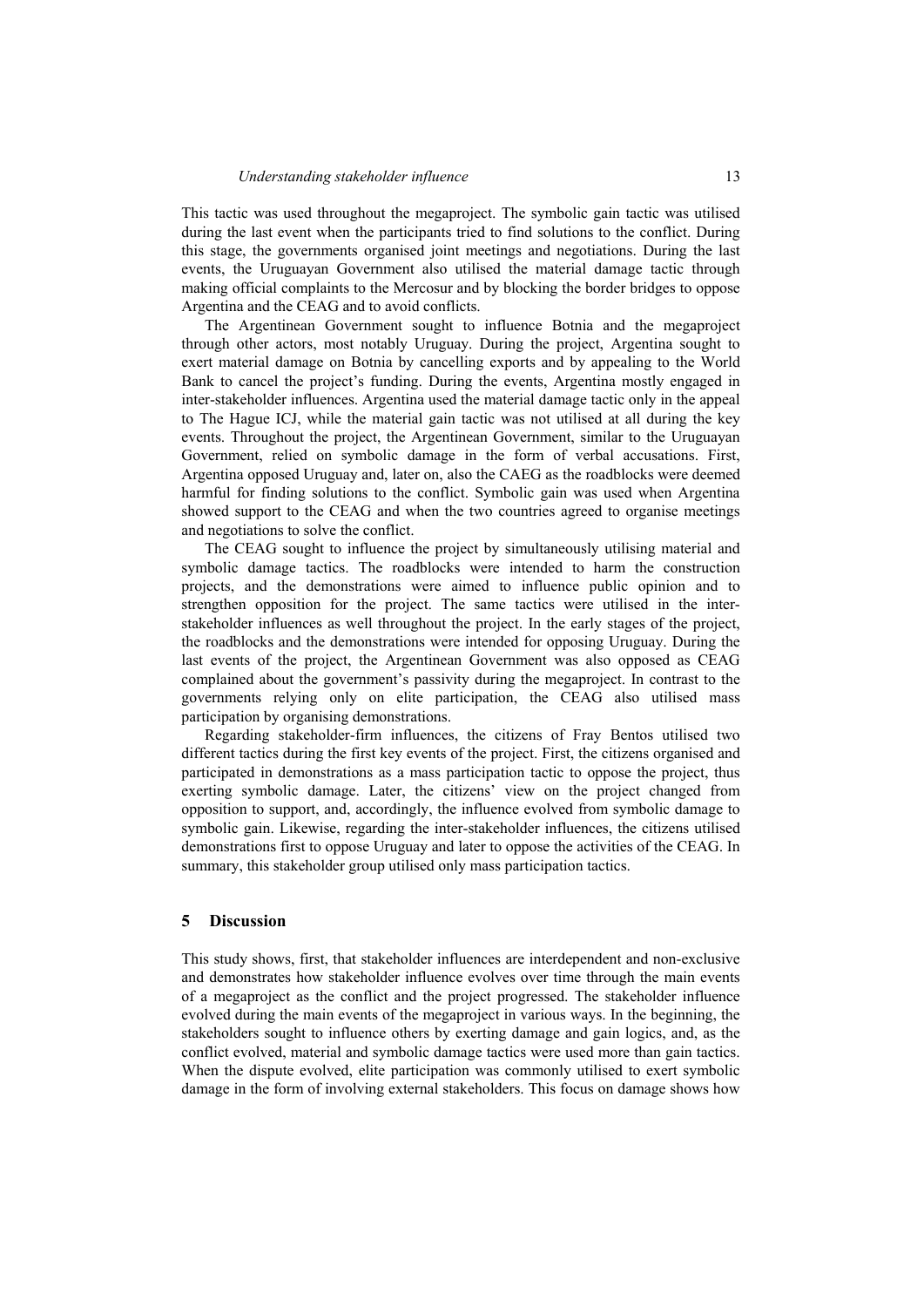stakeholders react in opposing each other when the project gets heated. However, gaining influence was again utilised during the solution seeking stage when the governments agreed to organise meetings and joint negotiations. At the final stage of the project, elite participation tactics were the most frequent influence for both positive and negative purposes. Also, tactics to exert symbolic and material gain emerged again due to the efforts to solve the conflict. Moreover, mass participation tactics were barely utilised during the last moments of the dispute.

Second, we argue that we need to study inter-stakeholder influence in addition to stakeholder-firm influence to fully understand how stakeholder influence emerges and evolves in megaprojects. We used the stakeholder-firm framework (den Hond and de Bakker, 2007) to analyse the inter-stakeholder influence and showed that stakeholder influence consists of the multiple and simultaneous interests that the focal firm must consider (Rowley, 1997; Zietsma and Winn, 2008). In the beginning of the project, both governments were prone to use elite participation tactics – that is, relying on a limited number of people participating in the activities (den Hond and de Bakker, 2007) to directly influence the firm and other stakeholders. Moreover, both governments first aimed to influence the focal firm directly, while later they utilised indirect influence in the form of involving new external stakeholders in the dispute. On the contrary, mass participation was used by the CEAG and the citizens of Fray Bentos to influence public opinion about the case. Mass participation is a more indirect way of influencing the focal firm or other stakeholders because it relies on the power of the masses.

Furthermore, most frequently, the stakeholders exerted a direct influence on other stakeholder groups and an indirect influence on the firm through other stakeholders. Regularly, the stakeholders provided or denied support to one actor with the objective of influencing another stakeholder. For example, the Argentinean Government supported the CEAG as a method to influence the Uruguayan Government and the project, exerting a logic of symbolic gain influence on the CEAG as a means to perform a logic of symbolic damage influence on the Uruguayan Government and Botnia. This demonstrates that stakeholder influences are not exclusive; rather, they are interdependent and can be applied simultaneously.

Finally, by analysing the inter-stakeholder influence, the study shed new light on the previous literature on secondary stakeholders and the ways their influence is understood in megaprojects (Di Maddaloni and Davis, 2017). Secondary stakeholders, such as NGOs and local communities, have been scarcely addressed in previous research. One possible reason is that secondary stakeholders are less powerful and less likely or able to directly influence the success of the project. However, secondary stakeholders may have considerable indirect influence, and, by analysing inter-stakeholder activities, their influence can be acknowledged and understood as part of the progress of a megaproject. The findings of this study suggest that secondary stakeholders may seek to influence public opinion and other stakeholders by mass participation tactics, such as demonstrations. They may also seek to ally with other stakeholders to increase their power and engage in radical tactics such as roadblocks.

As a managerial implication, the current study can help managers understand how stakeholders can seek to influence a megaproject through stakeholder-firm and inter-stakeholder influences. By understanding stakeholders' actions, managers can engage more constructively with these groups and anticipate their actions to avoid disputes.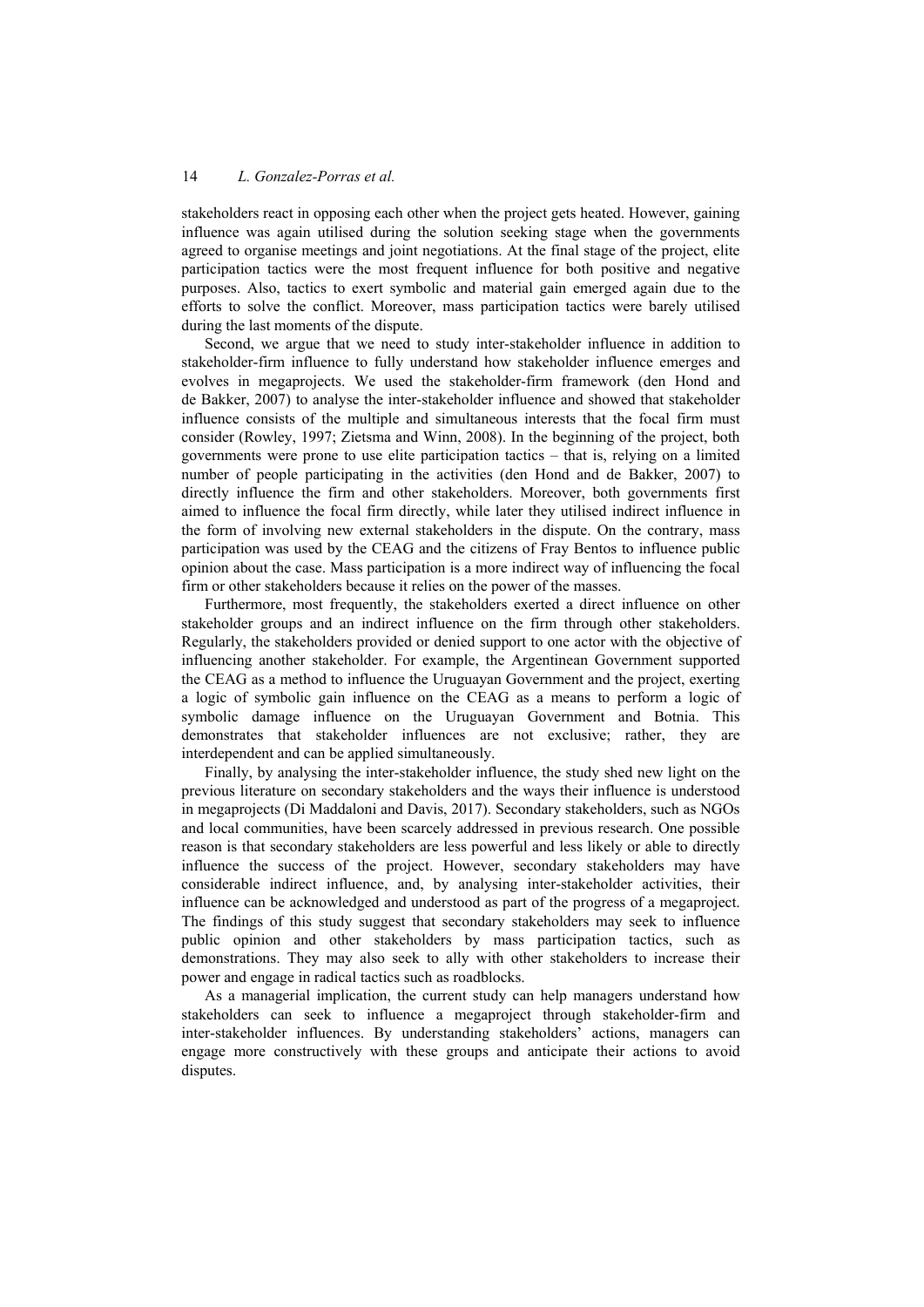The main limitation of the current study is that the research data were obtained from only one newspaper; additional sources might have provided a more extensive description of the influences. Moreover, because the current study analysed only one case study, the generalisability of the results is therefore limited. Thus, we encourage more research on this topic utilising various sources of data. Further research on inter-stakeholder influences is particularly recommended.

#### **6 Conclusions**

The purpose of this study was to examine stakeholder influence in megaprojects. The theoretical framework was based on stakeholder theory, with a focus on stakeholder influences in international megaprojects. The empirical analysis focused on a controversial pulp mill project in Uruguay. Qualitative content analysis was used to analyse 96 newspaper articles from 2005 to 2009. The findings presented the main events of the megaproject and how the stakeholder-firm and inter-stakeholder influences emerged and evolved during the project. The study showed that stakeholder influences evolve over time and are interdependent and non-exclusive. By examining the inter-stakeholder influence in addition to the stakeholder-firm influence, the study extended the earlier stakeholder-firm classification and discussed also the secondary stakeholder influences. For managers, the study emphasises the importance of understanding how stakeholders can be influenced by or, alternatively, exert influence in megaprojects.

#### **Acknowledgements**

The authors gratefully acknowledge the financial support from the Foundation for Economic Education, the University of Tampere Foundation, the Academy of Finland (Decision number 298663) and the Strategic Research Council at the Academy of Finland (Decision numbers 320194 and 320206).

#### **References**

- Aaltonen, K. (2013) 'The establishment of legitimacy: the case of international projects', *International Journal of Managing Projects in Business*, Vol. 6, No. 1, pp.13–35.
- Aaltonen, K. and Kujala, J. (2010) 'A project lifecycle perspective on stakeholder influence strategies in global projects', *Scandinavian Journal of Management*, Vol. 26, No. 4, pp.381–397.
- Aaltonen, K., Kujala, J., Lehtonen, P. and Ruuska, I. (2010) 'A stakeholder network perspective on unexpected events and their management in international projects', *International Journal of Managing Projects in Business*, Vol. 3, No. 4, pp.564–588.
- Bunn, M.D., Savage, G.T. and Holloway, B.B. (2002) 'Stakeholder analysis for multi-sector innovations', *Journal of Business & Industrial Marketing*, Vol. 17, Nos. 2/3, pp.181–203.
- Clarkson, M.E. (1995) 'A stakeholder framework for analyzing and evaluating corporate social performance', *Academy of Management Review*, Vol. 20, No. 1, pp.92–117.
- de Bakker, F.G. and den Hond, F. (2008a) 'Introducing the politics of stakeholder influence: a review essay', *Business & Society*, Vol. 47, No. 1, pp.8–20.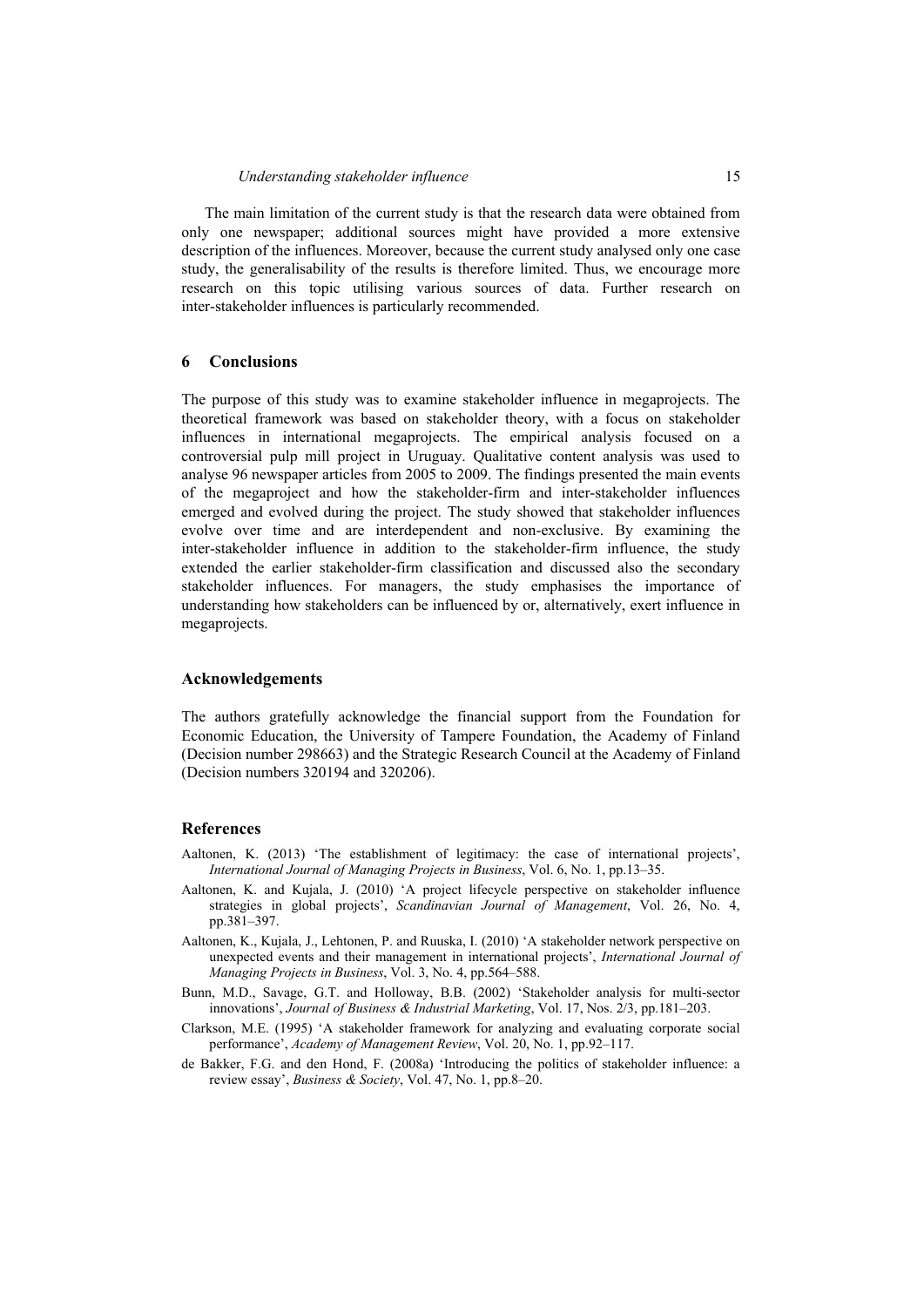- de Bakker, F.G. and den Hond, F. (2008b) 'Activists' influence tactics and corporate policies', *Business Communication Quarterly*, Vol. 71, No. 1, pp. 107–111.
- den Hond, F. and de Bakker, F.G. (2007) 'Ideologically motivated activism: how activist groups influence corporate social change activities', *Academy of Management Review*, Vol. 32, No. 3, pp.901–924.
- Di Maddaloni, F. and Davis, K. (2017) 'The influence of local community stakeholders in megaprojects: rethinking their inclusiveness to improve project performance', *International Journal of Project Management*, Vol. 35, No. 8, pp.1537–1556.
- Elo, S. and Kyngäs, H. (2008) 'The qualitative content analysis process', *Journal of Advanced Nursing*, Vol. 62, No. 1, pp.107–115.
- Eskerod, P., Huemann, M. and Savage, G. (2015) 'Project stakeholder management past and present', *Project Management Journal*, Vol. 46, No. 6, pp.6–14.
- Flyvbjerg, B. (2014) 'What you should know about megaprojects and why: an overview', *Project Management Journal*, Vol. 45, No. 2, pp.6–19.
- Freeman, R.E. (Ed.) (1984) *Strategic Management: A Stakeholder Approach*, Pitman, Boston.
- Frooman, J. (1999) 'Stakeholder influence strategies', *Academy of Management Review*, Vol. 24, No. 2, pp.191–205.
- Frooman, J. and Murrell, A.J. (2005) 'Stakeholder influence strategies: the roles of structural and demographic determinants', *Business & Society*, Vol. 44, No. 1, pp.3–31.
- Heikkinen, A., Kujala, J. and Lehtimäki, H. (2013) 'Managing stakeholder dialogue: the case of Botnia in Uruguay', *South Asian Journal of Business and Management Cases*, Vol. 2, No. 1, pp.25–37.
- Hendry, J.R. (2005) 'Stakeholder influence strategies: an empirical exploration', *Journal of Business Ethics*, Vol. 61, No. 1, pp.79–99.
- Hsieh, H.F. and Shannon, S.E. (2005) 'Three approaches to qualitative content analysis', *Qualitative Health Research*, Vol. 15, No. 9, pp.1277–1288.
- Joutsenvirta, M. and Vaara, E. (2009) 'Discursive (de)legitimation of a contested Finnish greenfield investment project in Latin America', *Scandinavian Journal of Management*, Vol. 25, No. 1, pp.85–96.
- King, B. (2008) 'A social movement perspective of stakeholder collective action and influence', *Business & Society*, Vol. 47, No. 1, pp.21–49.
- Kolk, A. and Fortanier, F. (2013) 'Internationalization and environmental disclosure: the role of home and host institutions', *Multinational Business Review*, Vol. 21, No. 1, pp.87–114.
- Kujala, J., Heikkinen, A. and Lehtimäki, H. (2012) 'Understanding the nature of stakeholder relationships: an empirical examination of a conflict situation', *Journal of Business Ethics*, Vol. 109, No. 1, pp.53–65.
- Kujala, J., Toikka, T. and Heikkinen, A. (2009) 'Communicating corporate responsibility through media', *Progress in Industrial Ecology, An International Journal*, Vol. 6, No. 4, pp.404–420.
- Laasonen, S. (2010) 'The role of stakeholder dialogue: NGOs and foreign direct investments', *Corporate Governance*, Vol. 10, No. 4, pp.527–537.
- Laplume, A.O., Sonpar, K. and Litz, R.A. (2008) 'Stakeholder theory: reviewing a theory that moves us', *Journal of Management*, Vol. 34, No. 6, pp.1152–1189.
- Lehtimäki, H. and Kujala, J. (2017) 'Framing dynamically changing firm-stakeholder relationships in an international dispute over a foreign investment: a discursive analysis approach', *Business & Society*, Vol. 56, No. 3, pp.487–523.
- Lehtimäki, H., Kujala, J. and Heikkinen, A. (2011) 'Corporate responsibility in communication: empirical analysis of press releases in a conflict', *Business Communication Quarterly*, Vol. 74, No. 4, pp.432–449.
- Moffat, K. and Zhang, A. (2014) 'The paths to social license to operate: an integrative model explaining community acceptance of mining', *Resources Policy*, Vol. 39, No. 1, pp.61–70.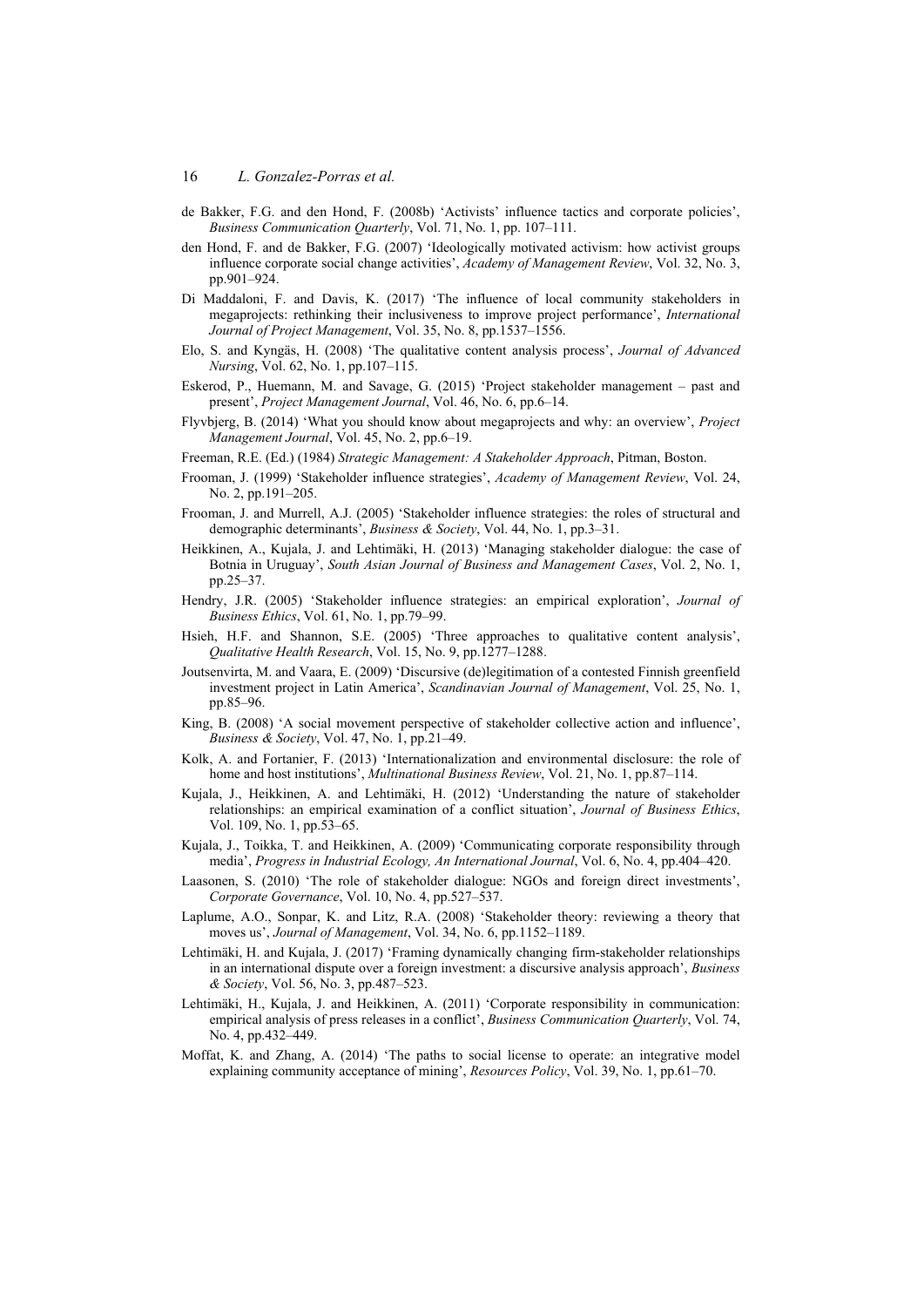- Mok, K.Y., Shen, G.Q. and Yang, J. (2015) 'Stakeholder management studies in mega construction projects: a review and future directions', *International Journal of Project Management*, Vol. 33, No. 2, pp.446–457.
- Morrill, C., Zald, M.N. and Rao, H. (2003) 'Covert political conflict in organizations: challenges from below', *Annual Review of Sociology*, Vol. 29, No. 1, pp.391–415.
- Neville, B.A. and Menguc, B. (2006) 'Stakeholder multiplicity: toward an understanding of the interactions between stakeholders', *Journal of Business Ethics*, Vol. 6, No. 4, pp.377–391.
- Pacheco, D.F. and Dean, T.J. (2015) 'Firm responses to social movement pressures: a competitive dynamics perspective', *Strategic Management Journal*, Vol. 36, No. 7, pp.1093–1104.
- Rowley, T.J. (1997) 'Moving beyond dyadic ties: a network theory of stakeholder influences', *Academy of Management Review*, Vol. 22, No. 4, pp.887–910.
- Rowley, T.J. and Moldoveanu, M. (2003) 'When will stakeholder groups act? An interest-and identity-based model of stakeholder group mobilization', *Academy of Management Review*, Vol. 28, No. 2, pp.204–219.
- Skippari, M. and Pajunen, K. (2010) 'MNE-NGO-Host government relationships in the escalation of an FDI conflict', *Business & Society*, Vol. 49, No. 4, pp.619–651.
- Viveros, H. (2017) 'Unpacking stakeholder mechanisms to influence corporate social responsibility in the mining sector', *Resources Policy*, Vol. 51, pp.1–12.
- Yang, J., Shen, G.Q., Ho, M., Drew, D.S. and Xue, X. (2011) 'Stakeholder management in construction: an empirical study to address research gaps in previous studies', *International Journal of Project Management*, Vol. 29, No. 7, pp.900–910.
- Zietsma, C. and Winn, M.I. (2008) 'Building chains and directing flows: strategies and tactics of mutual influence in stakeholder conflicts', *Business & Society*, Vol. 47, No. 1, pp.68–101.

## **Appendix**

**Table A1** List of articles included in the final sample

| Article<br>number | Publication<br>date | Translated title (original title)                                                                                                                                         |
|-------------------|---------------------|---------------------------------------------------------------------------------------------------------------------------------------------------------------------------|
|                   | 29/04/2005          | Argentineans and Uruguayans, together against the construction of<br>the pulp mills. [Argentinos y uruguayos, unidos en un abrazo contra<br>la instalación de papeleras.] |
|                   | 15/05/2005          | Uruguay will not go backwards on the construction of the pulp<br>mills. [Uruguay no dará marcha atrás contra la instalación de<br>plantas celulósicas.]                   |
| 3                 | 12/07/2005          | There will be no funding for the Pulp mills in Uruguay. [No habrá]<br>dinero para las papeleras sobre el Uruguay.]                                                        |
| 4                 | 15/07/2005          | Diplomatic tension over the pulp mills in Uruguay. [Tensión]<br>diplomática por las papeleras sobre el Uruguay.]                                                          |
| 5                 | 23/08/2005          | The government asked Uruguay to stop the construction of the pulp<br>mills. [El Gobierno pidió que Uruguay frene la construcción de las<br>papeleras.]                    |
| h                 | 26/09/2005          | The World Bank is going to examine the pulp mills in the River<br>Uruguay. [El Banco Mundial va a inspeccionar las papeleras en el<br>río Uruguay.]                       |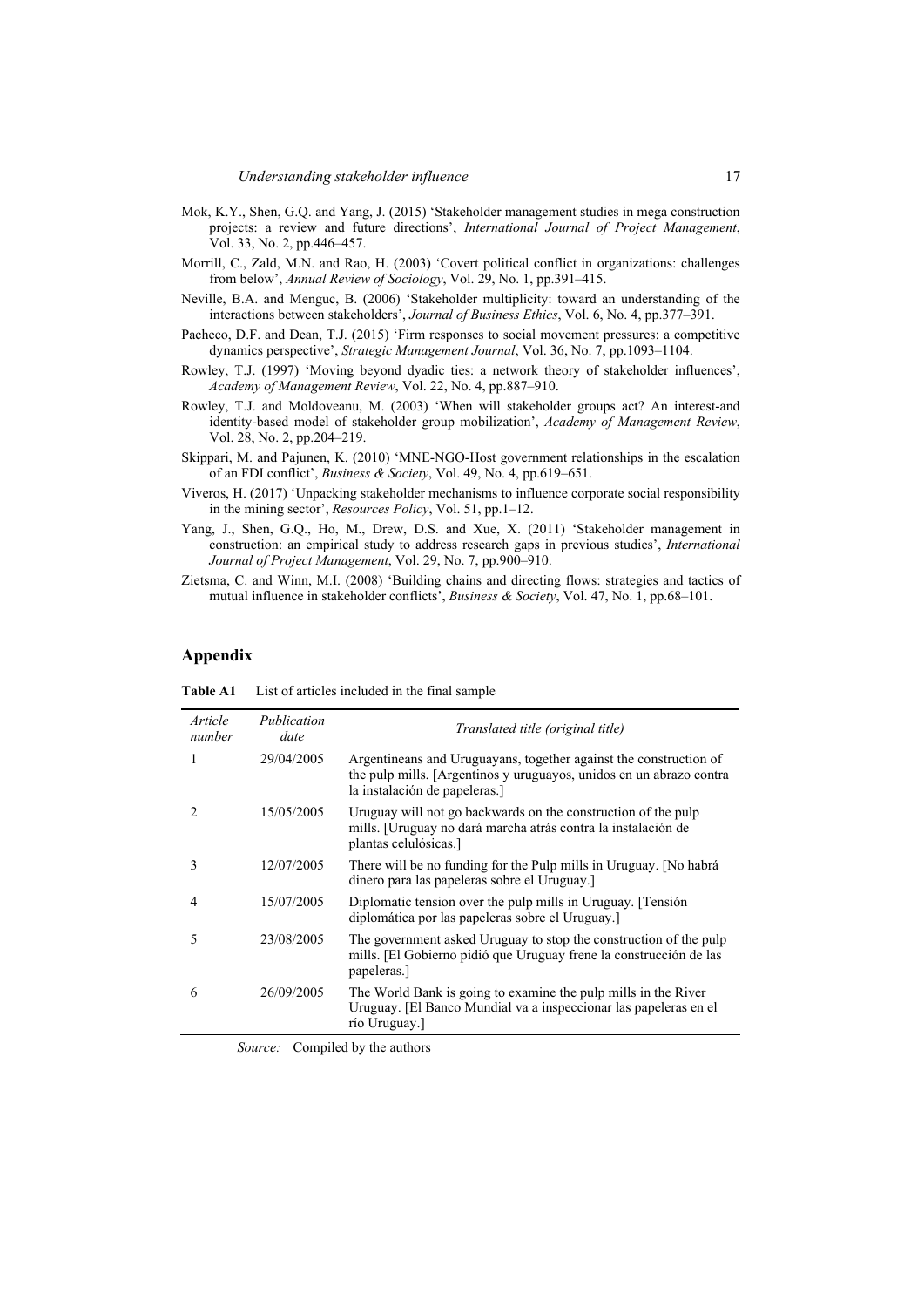|  | <b>Table A1</b> List of articles included in the final sample (continued) |  |
|--|---------------------------------------------------------------------------|--|
|--|---------------------------------------------------------------------------|--|

| Article<br>number | Publication<br>date | Translated title (original title)                                                                                                                                                                                   |
|-------------------|---------------------|---------------------------------------------------------------------------------------------------------------------------------------------------------------------------------------------------------------------|
| 7                 | 09/10/2005          | The possible establishment of another pulp mill in Uruguay is<br>announced. [Anuncian la posible instalación de otra papelera en<br>Uruguay.]                                                                       |
| 8                 | 19/10/2005          | Tabaré Vázquez will set the cornerstone of one of the pulp mills.<br>[Tabaré Vázquez pondrá la piedra fundamental de una de las<br>papeleras.]                                                                      |
| 9                 | 11/11/2005          | A delivery to one of the pulp mills is blocked. [Frenan un envío a<br>una de las papeleras.]                                                                                                                        |
| 10                | 27/12/2005          | Pulp mills: the government insists on the suspension of the<br>construction work. [Papeleras: el Gobierno insiste con la suspensión<br>de las obras.]                                                               |
| 11                | 30/12/2005          | Roadblocks for the pulp mills: delays up to 3 hours to cross to<br>Uruguay. [Cortes por las papeleras: demoras de hasta 3 horas para<br>cruzar a Uruguay.]                                                          |
| 12                | 14/01/2006          | Chaos in the international bridges in the first touristic term of the<br>summer. [Caos en los puentes internacionales en el primer recambio<br>turístico del verano.]                                               |
| 13                | 17/01/2006          | Diplomatic tension: after the meeting of the council of ministers.<br>[Tensión diplomática: tras la reunión del consejo de ministros.]                                                                              |
| 14                | 01/02/2006          | Conflict in Uruguay: another chapter in the dispute about the pulp<br>mills in Fray Bentos. [Conflicto en Uruguay: otro capítulo de la<br>disputa por las plantas en Fray Bentos.]                                  |
| 15                | 26/02/2006          | The conflict with Uruguay: update on the pulp mills in Fray Bentos.<br>[El conflicto con Uruguay: la situación de las plantas de celulosa en<br>Fray Bentos.]                                                       |
| 16                | 16/03/2006          | The conflict with Uruguay: contacts in Montevideo and the Finnish<br>pulp mill. [El conflicto con Uruguay: contactos en Montevideo y la<br>papelera finlandesa.]                                                    |
| 17                | 27/03/2006          | The conflict with Uruguay: before the presidential summit. [El<br>conflicto con Uruguay: antes de la cumbre presidencial.]                                                                                          |
| 18                | 09/04/2006          | The conflict with Uruguay: exclusive interview with the chancellor<br>Jorge Taiana. [El conflicto con Uruguay: entrevista exclusiva con el<br>canciller Jorge Taiana.]                                              |
| 19                | 21/04/2006          | The conflict with Uruguay: characteristics of one of the pulp mills<br>in Fray Bentos. [El conflicto con Uruguay: características de una de<br>las plantas en Fray Bentos.]                                         |
| 20                | 22/04/2006          | The conflict with Uruguay: warning about the impact on future<br>investments in the region. [El conflicto con Uruguay: advierten<br>sobre el impacto en futuras inversiones en la región.]                          |
| 21                | 05/05/2006          | The conflict with Uruguay: presentations about the pulp mills in the<br>International Court of Justice. [El conflicto con Uruguay:<br>presentaciones por las papeleras ante la Corte Internacional de<br>Justicia.] |
| 22                | 21/05/2006          | Interview with Erkki Varis, president of the pulp mill Botnia.<br>[Entrevista a Erkki Varis, presidente de la papelera Botnia.]                                                                                     |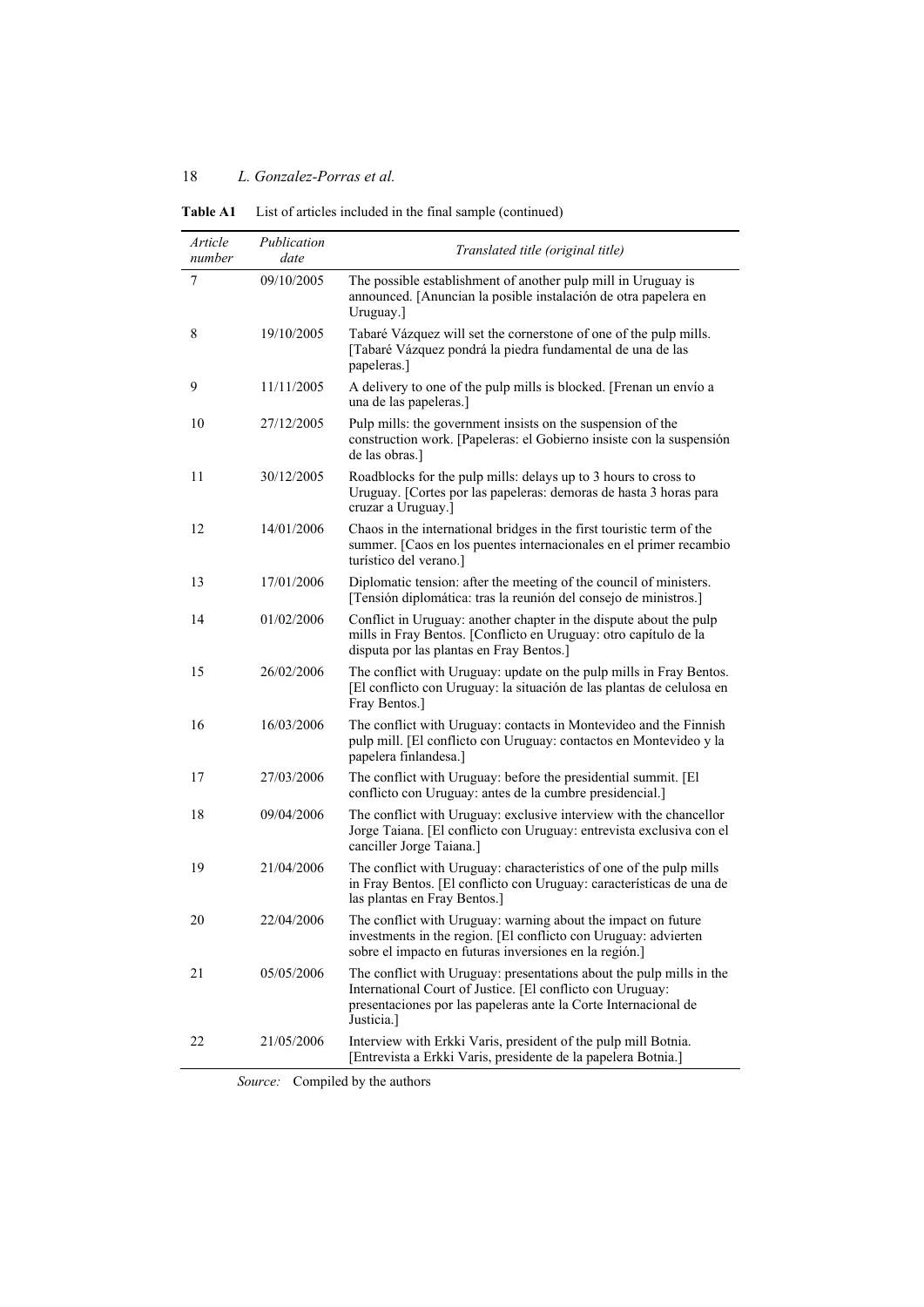**Table A1** List of articles included in the final sample (continued)

| <i>Article</i><br>number | Publication<br>date | Translated title (original title)                                                                                                                                                                                                                                      |
|--------------------------|---------------------|------------------------------------------------------------------------------------------------------------------------------------------------------------------------------------------------------------------------------------------------------------------------|
| 23                       | 09/06/2006          | The conflict with Uruguay: the lawsuit against Uruguay in The<br>Hague International Court of Justice. [El conflicto con Uruguay: la<br>demanda contra Uruguay en la Corte Internacional de Justicia de La<br>Haya.]                                                   |
| 24                       | 11/06/2006          | The conflict with Uruguay: the lawsuit to stop the construction of<br>the pulp mills. [El conflicto con Uruguay: la demanda para detener<br>la construcción de las papeleras.]                                                                                         |
| 25                       | 07/07/2006          | The conflict with Uruguay: first phase in the trial at the<br>International Court of Justice. [El conflicto con Uruguay: primera<br>etapa del juicio ante la Corte Internacional de Justicia.]                                                                         |
| 26                       | 23/07/2006          | The conflict with Uruguay: after the setback at The Hague<br>International Court. [El conflicto con Uruguay: después del revés en<br>el Tribunal Internacional de La Haya.]                                                                                            |
| 27                       | 22/09/2006          | Clarín had anticipated that it was leaving from Fray Bentos. [Clarín]<br>había anticipado que se iba de Fray Bentos.]                                                                                                                                                  |
| 28                       | 24/09/2006          | The conflict about the pulp mills. [El conflicto con las pasteras.]                                                                                                                                                                                                    |
| 29                       | 17/10/2006          | A river block is proposed to block the Harbour of Botnia. [Proponen]<br>hacer un corte fluvial para bloquear el Puerto de Botnia.]                                                                                                                                     |
| 30                       | 18/10/2006          | Strong endorsement for the establishment of the pulp mills. [Fuerte<br>aval a la instalación de las pasteras.                                                                                                                                                          |
| 31                       | 15/11/2006          | Key funding for the Finnish pulp mill in Uruguay. [Financiamiento]<br>clave para la planta de la pastera finlandesa en Uruguay.]                                                                                                                                       |
| 32                       | 18/11/2006          | The conflict with Uruguay about the pulp mills: Kirchner had sent a<br>letter to the World Bank asking for its delay. [El conflicto con<br>Uruguay por las papeleras: Kirchner había enviado una carta al<br>Banco Mundial pidiendo su postergación.]                  |
| 33                       | 10/12/2006          | The conflict with Uruguay: Clarín had access to the preview of the<br>presentation to be given this Monday 18 at the Court of Justice. [El<br>conflicto con Uruguay: Clarín accedió al adelanto de la<br>presentación que hará el lunes 18 ante la Corte de Justicia.] |
| 34                       | 18/12/2006          | The conflict with Uruguay: a hearing starts today at The Hague<br>about the roadblocks. [El conflicto con Uruguay: Hoy comienza una<br>audiencia en La Haya por los cortes de ruta.]                                                                                   |
| 35                       | 07/01/2007          | The conflict with Uruguay: project to build an island to cover the<br>chimney of Fray Bentos. [El conflicto con Uruguay: el proyecto de<br>levantar una isla para que no se vea la chimenea de Fray Bentos.]                                                           |
| 36                       | 23/01/2007          | The conflict with Uruguay: over 4 years of dispute about the<br>Uruguayan pulp mills. [El conflicto con Uruguay: más de 4 años de<br>puja por las papeleras uruguayas.]                                                                                                |
| 37                       | 02/02/2007          | The conflict with Uruguay: statements from Finland in an<br>Argentinean radio. [El conflicto con Uruguay: declaraciones desde<br>Finlandia a una radio argentina.]                                                                                                     |
| 38                       | 05/02/2007          | Businessmen talk for the first time since the conflict with Uruguay<br>started. [Por primera vez desde que estalló el conflicto con Uruguay<br>hablan los hombres de negocios.]                                                                                        |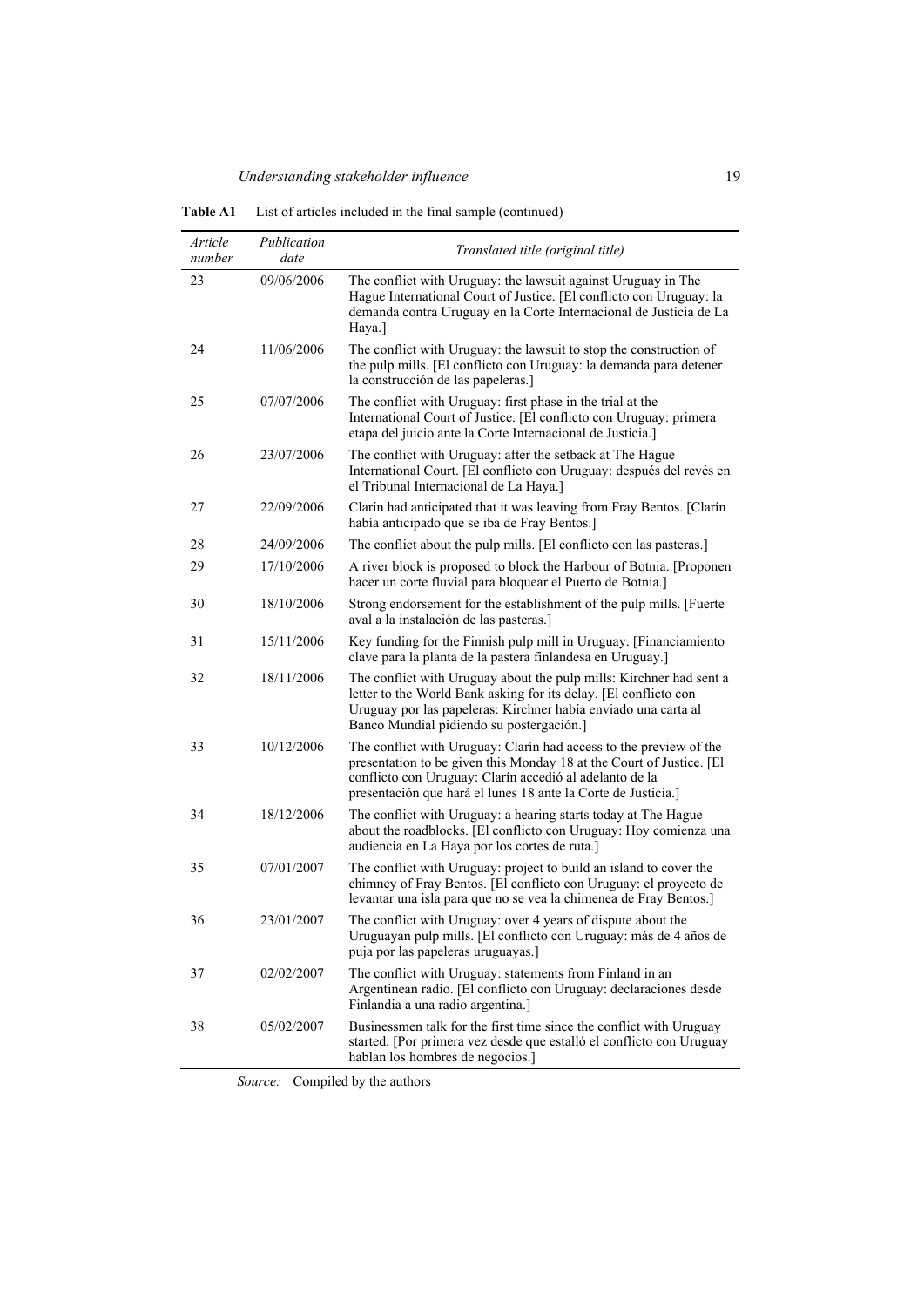**Table A1** List of articles included in the final sample (continued)

| <i>Article</i><br>number | Publication<br>date | Translated title (original title)                                                                                                                                                                                                                                           |
|--------------------------|---------------------|-----------------------------------------------------------------------------------------------------------------------------------------------------------------------------------------------------------------------------------------------------------------------------|
| 39                       | 23/03/2007          | External front: visit of the Uruguayan president to Fray Bentos. [El<br>frente externo: visita del presidente uruguayo a Fray Bentos.]                                                                                                                                      |
| 40                       | 30/03/2007          | Clarín visited the facilities of the Finnish company in Fray Bentos.<br>[Clarín recorrió las instalaciones de la empresa finlandesa en Fray<br>Bentos.                                                                                                                      |
| 41                       | 11/04/2007          | An initiative that the government will present next week to the<br>round table discussions in Spain. [Una iniciativa que el gobierno<br>llevará la semana que viene a la mesa de dialogo en España.]                                                                        |
| 42                       | 17/04/2007          | The conflict with Uruguay: interview with Erkki Varis, president of<br>the Finnish company. [El conflicto con Uruguay: entrevista a Erkki<br>Varis, presidente de la empresa finlandesa.]                                                                                   |
| 43                       | 15/05/2007          | After having an interview with the chancellor Jorge Taiana. [Luego<br>de entrevistarse con el canciller Jorge Taiana.]                                                                                                                                                      |
| 44                       | 31/05/2007          | There is no hurry in Argentina to force a definition before October.<br>[No hay apuro argentino por forzar una definición antes de octubre.]                                                                                                                                |
| 45                       | 19/06/2007          | Environmentalists. [Ambientalistas.]                                                                                                                                                                                                                                        |
| 46                       | 19/07/2007          | He assured it at The Hague Court of Justice, as an answer to the<br>Argentinean complaint. [Lo aseguró ante el Tribunal de La Haya,<br>como respuesta al reclamo argentino.]                                                                                                |
| 47                       | 31/07/2007          | Good work of Spain in the conflict between Argentina and<br>Uruguay. [Buenos oficios de España en el conflicto argentino –<br>uruguayo.]                                                                                                                                    |
| 48                       | 21/08/2007          | A key route for the economy of Mercosur was blocked.<br>[Interrupción de una vía clave para la economía del Mercosur.]                                                                                                                                                      |
| 49                       | 30/08/2007          | The conflict about the pulp mills: despite the energetic proposal of<br>the Argentinean chancellery. [El conflicto por las papeleras: a pesar<br>del enérgico planteo de la cancillería argentina.]                                                                         |
| 50                       | 02/09/2007          | The conflict with Uruguay: tension over the complaint of Entre Ríos<br>in Fray Bentos. [El conflicto con Uruguay: tensión por el reclamo<br>de entrerrianos en Fray Bentos.]                                                                                                |
| 51                       | 03/09/2007          | The conflict with Uruguay: over 850 people crossed from<br>Gualeguaychú to Fray Bentos to ask for the relocation of the pulp<br>mill. [El conflicto con Uruguay: unas 850 personas cruzaron de<br>Gualeguaychú a Fray Bentos para pedir la relocalización de la<br>planta.] |
| 52                       | 26/09/2007          | Highlight: the international issue that worry the most to Cristina<br>Kirchner. [En foco: el tema internacional que más preocupa a<br>Cristina Kirchner.]                                                                                                                   |
| 53                       | 03/10/2007          | A new solution to the conflict between Argentina and Uruguay?<br>[¿Una nueva salida para el conflicto entre la Argentina y Uruguay?]                                                                                                                                        |
| 54                       | 04/10/2007          | The pulp mill will then start its production. [La pastera pondrá en<br>marcha entonces su producción.]                                                                                                                                                                      |
| 55                       | 10/11/2007a         | Meeting before the summit starts. [Reunión antes del inicio de la<br>cumbre.                                                                                                                                                                                                |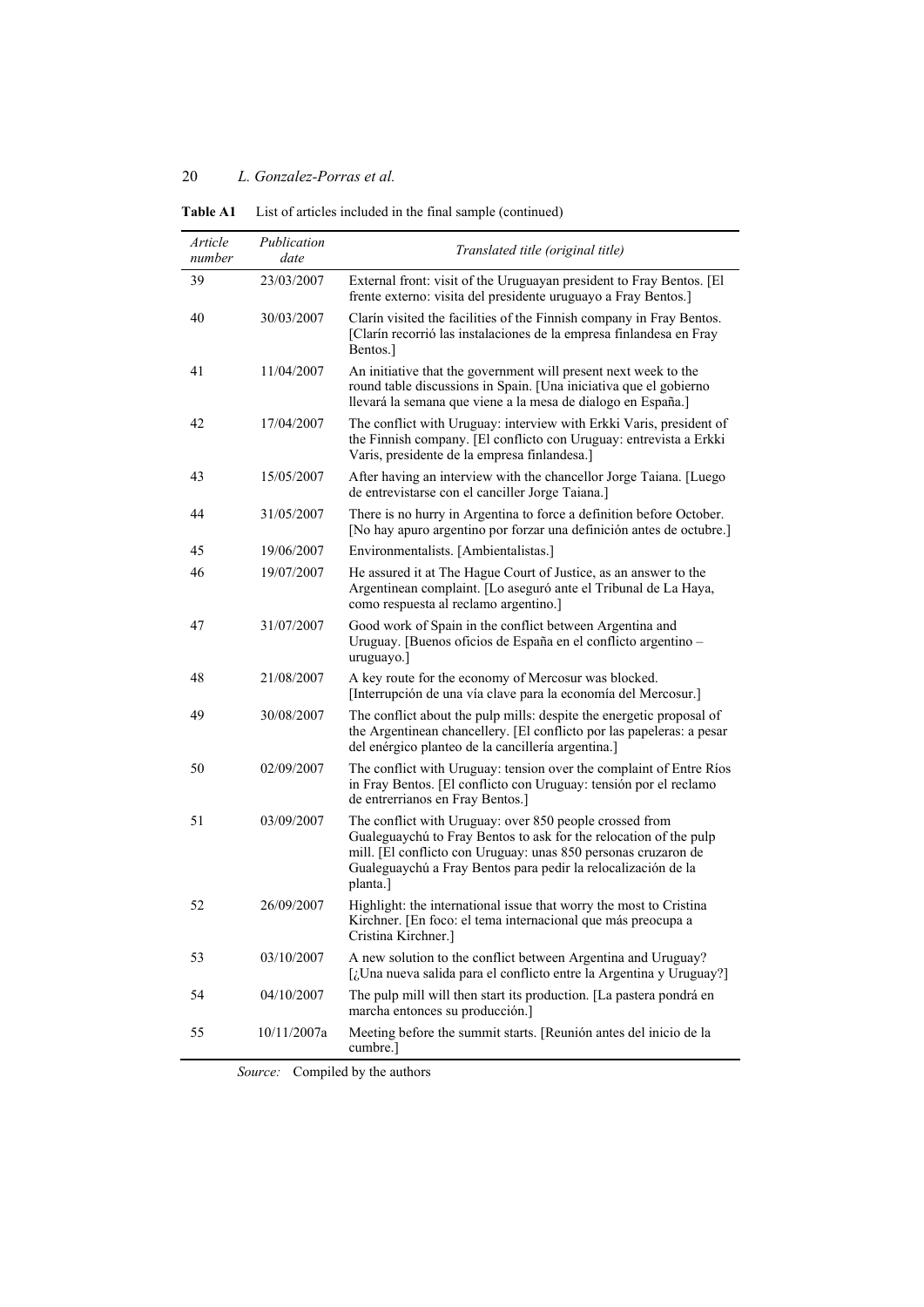**Table A1** List of articles included in the final sample (continued)

| <i>Article</i> | Publication | Translated title (original title)                                                                                                                                                                                |
|----------------|-------------|------------------------------------------------------------------------------------------------------------------------------------------------------------------------------------------------------------------|
| number         | date        |                                                                                                                                                                                                                  |
| 56             | 10/11/2007b | The crisis with Uruguay aggravates: borders closed and Botnia<br>started to operate. [Se agravó la crisis con Uruguay: cerró frontera y<br>arrancó Botnia.]                                                      |
| 57             | 25/11/2007  | The Argentinean government showed its "concern and disgust". [El<br>gobierno argentino transmitió su "preocupación y desagrado".]                                                                                |
| 58             | 26/11/2007  | Tension increases over the bilateral conflict. [Crece la tensión en el<br>conflicto bilateral.                                                                                                                   |
| 59             | 02/12/2007  | Sugar or saccharin? [¿Azúcar o sacarina?]                                                                                                                                                                        |
| 60             | 30/12/2007  | The conflict over Botnia. [El conflicto por Botnia.]                                                                                                                                                             |
| 61             | 23/01/2008  | Botnia: "Argentina missed the chance to earn lots of money with<br>us". [Botnia: "Argentina perdió de ganar muchísimo dinero con<br>nosotros".]                                                                  |
| 62             | 28/01/2008  | The conflict with Uruguay over the pulp mill Botnia. [El conflicto]<br>con Uruguay por la pastera Botnia.]                                                                                                       |
| 63             | 02/02/2008  | When accepting, Cristina Kirchner promised to respect the<br>resolution of the International Court of Justice. [Al asumir, Cristina<br>Kirchner prometió respetar lo que resuelva el Tribunal<br>Internacional.] |
| 64             | 13/02/2008  | Buenos Aires and Montevideo will wait for the resolution of The<br>Hague Court of Justice. [Buenos Aires y Montevideo esperarán el<br>fallo de la Corte de La Haya.]                                             |
| 65             | 01/03/2008  | Facing the boycott of the Assembly members of Gualeguaychú.<br>[Frente al boicot de los asambleístas de Gualeguaychú.]                                                                                           |
| 66             | 22/03/2008  | The Argentinean Court expects to listen this week to the managers<br>of Botnia. [La Justicia argentina espera escuchar esta semana a los<br>directivos de Botnia.]                                               |
| 67             | 24/04/2008  | Moving forward. [En marcha.]                                                                                                                                                                                     |
| 68             | 27/04/2008  | Gualeguaychú: a crowd demonstrated against the pulp mill.<br>[Gualeguaychú: una multitud marchó contra la papelera.]                                                                                             |
| 69             | 15/05/2008  | Finland plans more investments in Uruguay. [Finlandia proyecta<br>más inversiones en Uruguay.                                                                                                                    |
| 70             | 23/08/2008  | Gualeguaychú: a judge gave the order to let one Argentinean cross<br>the bridge. [Gualeguaychú: una jueza ordenó que dejen cruzar el<br>puente a un argentino.                                                   |
| 71             | 21/09/2008  | The interest in observing the Finnish pulp mill from the city of<br>Entre Ríos. [El interés por observar a la pastera finlandesa desde la<br>ciudad entrerriana.]                                                |
| 72             | 28/09/2008  | Cristina might be trying to stop the roadblock in Gualeguaychú.<br>[Cristina estaría intentando levantar el corte de ruta en<br>Gualeguaychú.]                                                                   |
| 73             | 03/10/2008  | The conflict over the pulp mills. [El conflicto por las papeleras.]                                                                                                                                              |
| 74             | 19/10/2008  | The conflict with Uruguay over the Finnish pulp mill. [El conflicto]<br>con Uruguay por la papelera finlandesa.]                                                                                                 |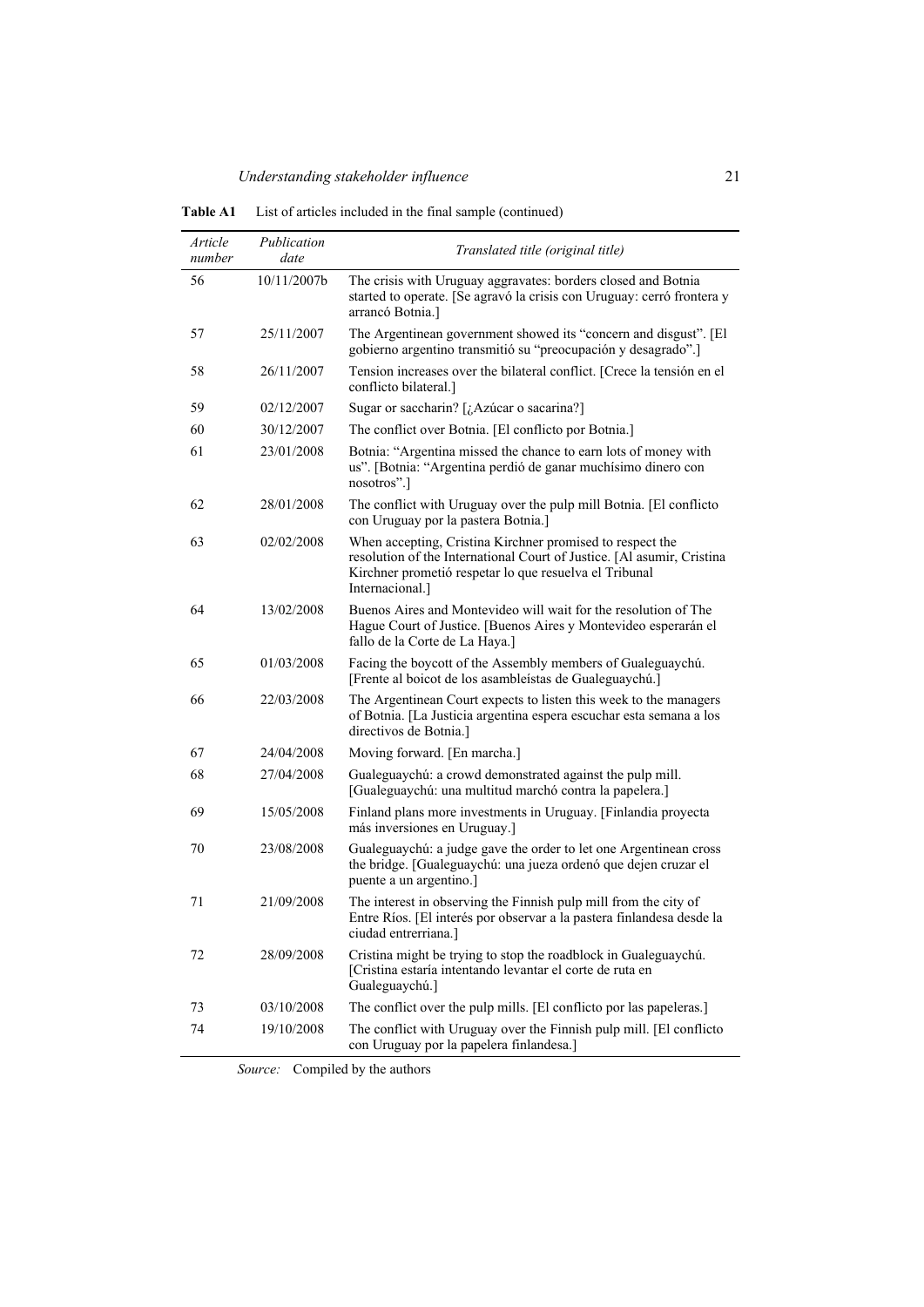| List of articles included in the final sample (continued)<br><b>Table A1</b> |  |
|------------------------------------------------------------------------------|--|
|------------------------------------------------------------------------------|--|

| <i>Article</i><br>number | Publication<br>date | Translated title (original title)                                                                                                                                                                   |
|--------------------------|---------------------|-----------------------------------------------------------------------------------------------------------------------------------------------------------------------------------------------------|
| 75                       | 10/11/2008          | Botnia is already producing as much cellulose as 30 Argentinean<br>pulp mills together. [Botnia ya produce tanta celulosa como 30<br>papeleras argentinas.]                                         |
| 76                       | 23/11/2008          | The roadblock in the international bridge created a conflict with<br>Uruguay. [El bloqueo del puente internacional produjo un conflicto<br>con Uruguay.]                                            |
| 77                       | 15/12/2008a         | Meeting of Mercosur, Unasur, Calc and the Group Río. [Reunión<br>del Mercosur, Unasur, Calc y el Grupo Río.]                                                                                        |
| 78                       | 15/12/2008b         | He implied that "low-interest" pickets were not allowed. [Dio a<br>entender que no se permiten piquetes de "baja adhesión".]                                                                        |
| 79                       | 02/01/2009          | Pulp mill: Urribarri will greet the Assembly members, but the<br>roadblock continues. [Papelera: Urribarri recibirá a los<br>asambleístas, pero sigue el corte.]                                    |
| 80                       | 08/01/2009          | Uruguay asked the government for "facts" regarding its rejection of<br>the roadblocks. [Uruguay pidió al Gobierno que "traduzca en<br>hechos" su rechazo a los cortes.]                             |
| 81                       | 29/01/2009          | The conflict over the pulp mill Botnia. [El conflicto por la papelera]<br>Botnia.                                                                                                                   |
| 82                       | 05/02/2009          | The conflict over the Finnish pulp mill. [El conflicto por la pastera<br>finesa.]                                                                                                                   |
| 83                       | 06/02/2009          | There were suspicions of pollution due to the presence of the pulp<br>mill Botnia. [Había sospechas de contaminación por la presencia de<br>la pastera Botnia.]                                     |
| 84                       | 08/03/2009          | Sunday topic, first highlight: the other side of the conflict over the<br>pulp mill. [Tema de domingo, primera nota: la otra cara del<br>conflicto por la pastera.]                                 |
| 85                       | 23/03/2009          | The conflict with Uruguay over the Finnish pulp mill. [El conflicto]<br>con Uruguay por la pastera finesa.]                                                                                         |
| 86                       | 27/04/2009          | First fatal accident in the setting of the protest in Entre Ríos.<br>[Primer accidente mortal en el escenario de la protesta entrerriana.]                                                          |
| 87                       | 10/05/2009          | Jussi Pakkasvirta political scientist and Finnish historian. [Jussi<br>Pakkasvirta politólogo e historiador finlandés.]                                                                             |
| 88                       | 19/06/2009          | Decision of the environmentalists. [Decisión de los ambientalistas.]                                                                                                                                |
| 89                       | 16/09/2009          | Second day of presentations at The Hague Court of Justice.<br>[Segunda jornada de presentaciones en el Tribunal de La Haya.]                                                                        |
| 90                       | 22/09/2009          | Presentation at The Hague Court of Justice. [Presentación en el<br>Tribunal de La Haya.]                                                                                                            |
| 91                       | 20/10/2009          | New controversy concerning the roadblock in the route 136, while<br>the elections are approaching on Sunday. [Nueva polémica por el<br>corte de la ruta 136, de cara a las elecciones del domingo.] |
| 92                       | 31/10/2009          | The chancellery rejected the allegations and ensured that the pulp<br>mill is already polluting. [La cancillería rechazó la acusación y<br>asegura que la pastera ya contamina.]                    |